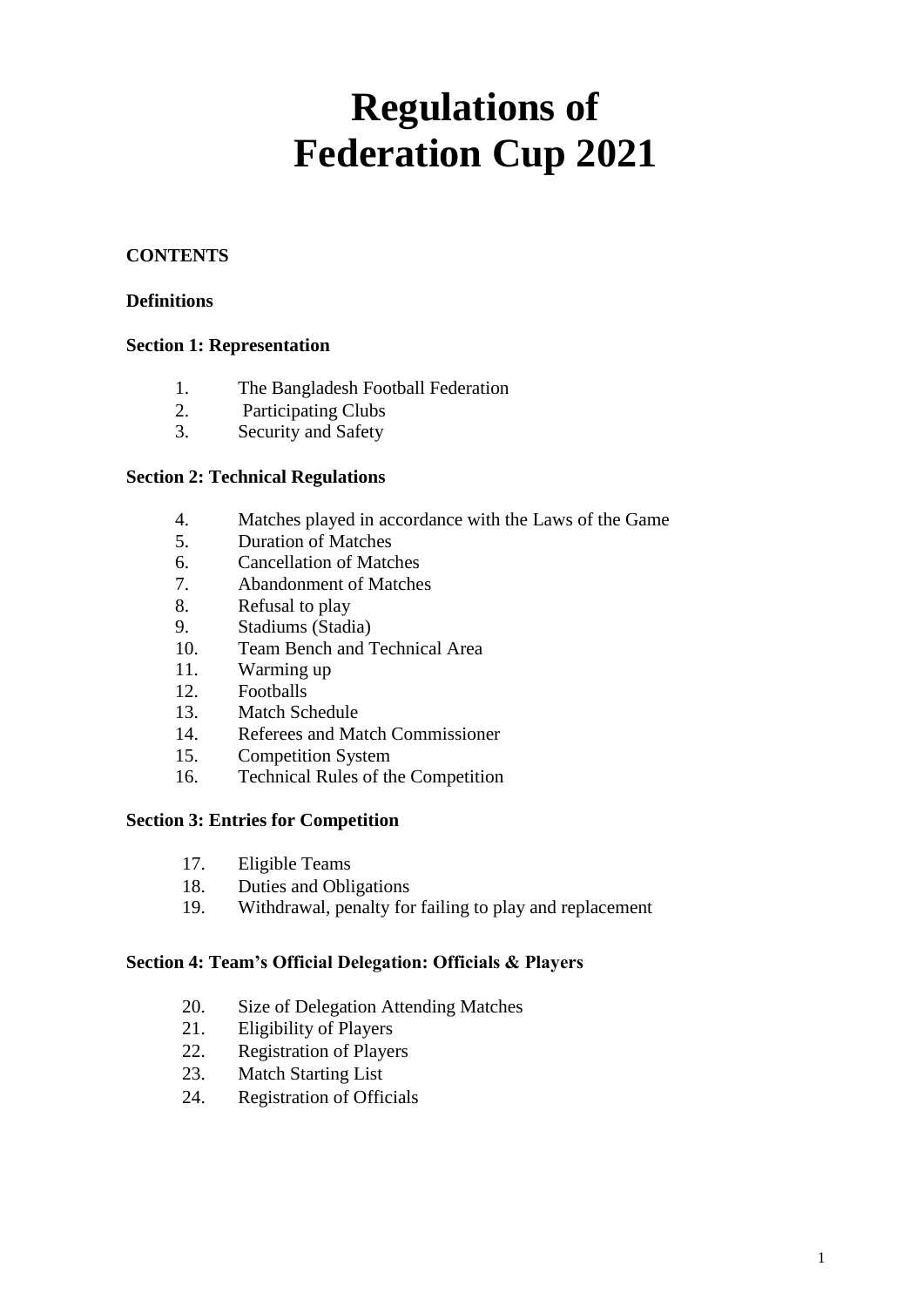#### **Section 5: Media**

- 25. General requirements
- 26. Media
- 27. Media Access Areas
- 28. Training Session
- 29. Press Conferences
- 30. Mixed Zone
- 31. Interviews

#### **Section 6: Equipment/Kit**

- 32. Equipment Regulations
- 33. Numbers and Identification
- 34. Player Names
- 35. Sleeve Patches<br>36. Sponsor Adver
- Sponsor Advertising
- 37. Electronic performance and tracking systems (EPTS)
- 38. Responsibility

## **Section 7: Ticketing**

- 39. Policy
- 40. Complimentary Tickets

#### **Section 8: Medical &Anti-Doping**

- 41. Medical Personnel
- 42. Anti-Doping

## **Section 9: Disciplinary Laws and Procedures**

- 43. Disciplinary measures and appeals
- 44. Players and Officials cautioned or dismissed from the field of play
- 45. Indiscipline or Violent Conduct by players and/or officials
- 46. Fixed Match
- 47. Protest
- 48. Arbitration

#### **Section 10: Administration**

- 49. Awards
- 50. Prize Presentation Ceremony
- 51. Special Provisions
- 52. Matters not provided for
- 53. Ratification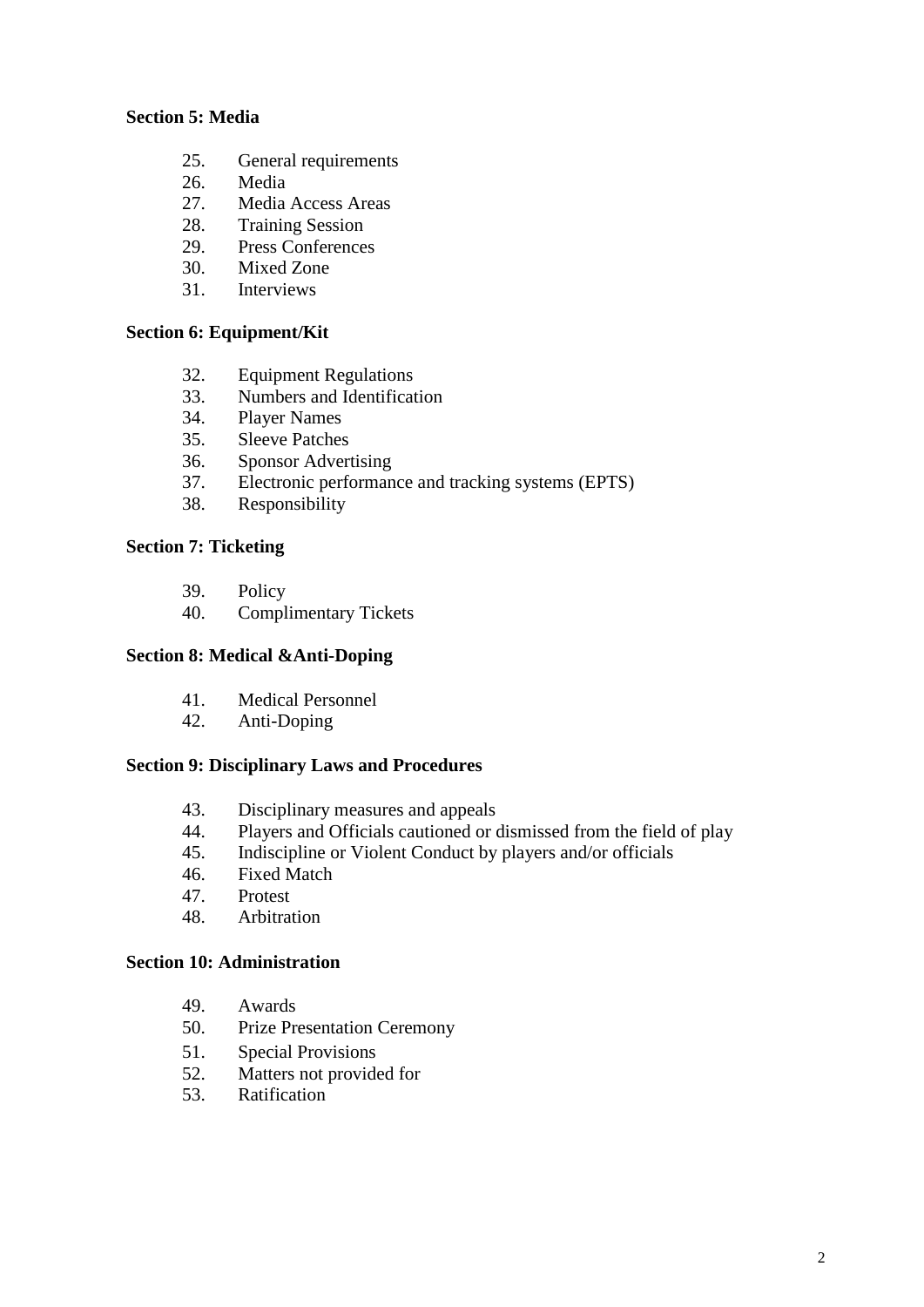## **Appendixes**

- Appendix 1: Determining the Ranking in a group using Fair Play Criteria
- Appendix 2: Participating Team Agreement (PTA).
- Appendix 3: FIFA Regulation (Release of players to Association Teams).
- Appendix 4: Referees Report.
- Appendix 5: Referees Assessor Report.
- Appendix 6: Team Sheet/ Start List.
- Appendix 7: Match Commissioner Report.
- Appendix 8: Local Transfer Certificate (LTC).
- Appendix 9: Temporary Amendment to Law 3 of Laws of the Game.
- Appendix 10: AFC Match Operations Protocol During COVID-19 Pandemic.
- Appendix 11: Guidelines for Prevention and Control of Covid-19.
- Appendix 12: Parental Consent Form.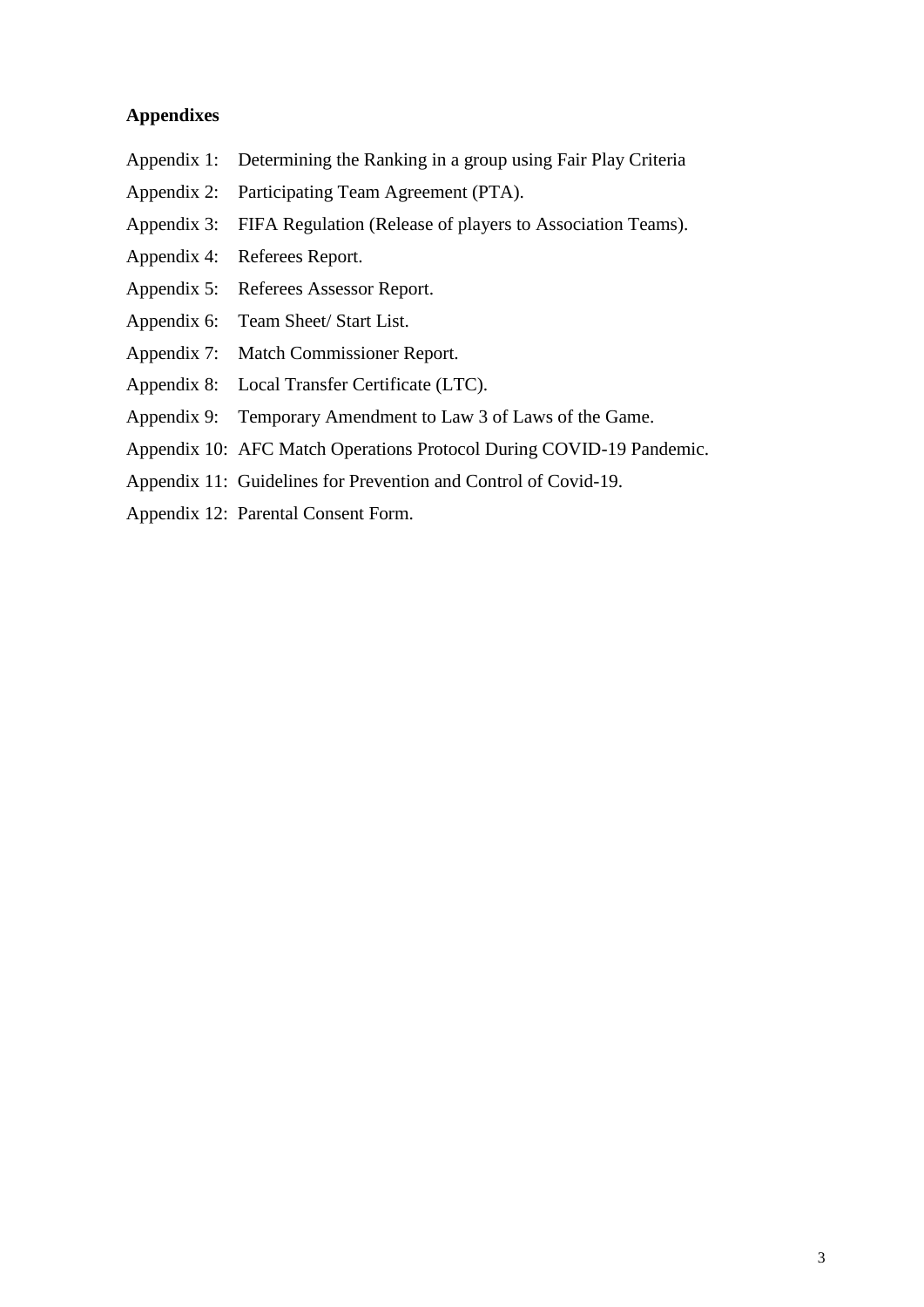# **DEFINITIONS**

The terms in Capital letters used in these Regulations (as hereinafter defined) shall have the following meaning(s):

| Accommodation                                          | Hotels or any other locations providing accommodation<br>to guests for the Competition.                                                                                                                                                                                                                                                                                                                                                                                                                                                                                                                                                                                                                                                                                                                                  |
|--------------------------------------------------------|--------------------------------------------------------------------------------------------------------------------------------------------------------------------------------------------------------------------------------------------------------------------------------------------------------------------------------------------------------------------------------------------------------------------------------------------------------------------------------------------------------------------------------------------------------------------------------------------------------------------------------------------------------------------------------------------------------------------------------------------------------------------------------------------------------------------------|
| <b>Accreditation or Accredited</b>                     | The giving of authority to a person or a group<br>ofpersons, involving certification, which allows the<br>accredited person(s) to undertake specified activities<br>within the Controlled Access Areas.                                                                                                                                                                                                                                                                                                                                                                                                                                                                                                                                                                                                                  |
| AFC                                                    | Asian Football Confederation.                                                                                                                                                                                                                                                                                                                                                                                                                                                                                                                                                                                                                                                                                                                                                                                            |
| <b>Appeal Committee</b>                                | The committee responsible for deciding appeals against<br>any of the Disciplinary Committee's decisions.                                                                                                                                                                                                                                                                                                                                                                                                                                                                                                                                                                                                                                                                                                                 |
| BCL                                                    | Bangladesh Championship League.                                                                                                                                                                                                                                                                                                                                                                                                                                                                                                                                                                                                                                                                                                                                                                                          |
| <b>BFF</b>                                             | Bangladesh Football Federation.                                                                                                                                                                                                                                                                                                                                                                                                                                                                                                                                                                                                                                                                                                                                                                                          |
|                                                        | BFF Committees & Sub Committees Committees & Sub Committees including the BFF<br>Executive Committee, BFF Professional League<br>Management Committee, Disciplinary Committee,<br>Appeals Committee, Referees Committee, Technical<br>Committee, Finance Committee, Marketing Committee,<br>Competitions Committee and such other committees &<br>Sub Committees of the BFF as advised by BFF from<br>time to time.                                                                                                                                                                                                                                                                                                                                                                                                      |
| <b>BFF</b> Delegation                                  | Any officials appointed by BFF, including but not<br>limited to the Head of Delegation, Head of<br>Administration, General Coordinator,<br>Match<br>Commissioner, Referee Instructor/Assessor, Referee,<br>Assistant Referees, Fourth Official, Media Officer,<br>Security Officer, Medical Officer and Technical Study<br>Group Officer.                                                                                                                                                                                                                                                                                                                                                                                                                                                                                |
| <b>BPL</b>                                             | <b>Bangladesh Premier League</b>                                                                                                                                                                                                                                                                                                                                                                                                                                                                                                                                                                                                                                                                                                                                                                                         |
| <b>BFF</b> Professional League<br>Management Committee | The BFF Professional League Management Committee<br>consisting of a Chairman, Deputy Chairman and<br>members whose duties are to organize and manage<br>Cup, Bangladesh Premier League,<br>Federation<br>Bangladesh Championship League, Independence Cup<br>and Super Cup on behalf of the BFF including making<br>decisions on any matters related to these Competitions;<br>to arrange the groups, venues and dates for the<br>competitions and matches and delegate, if necessary,<br>the organization of the same to any Member or<br>Committee; to appoint officials for its competitions; to<br>recommend to the Executive Committee amendments<br>or alterations to the Rules, Regulations and Instructions<br>for competition and matches; to submit reports on<br>competitions and matches to the Secretariat. |
| <b>BFF</b> Headquarters                                | BFF House, Dhaka, Bangladesh                                                                                                                                                                                                                                                                                                                                                                                                                                                                                                                                                                                                                                                                                                                                                                                             |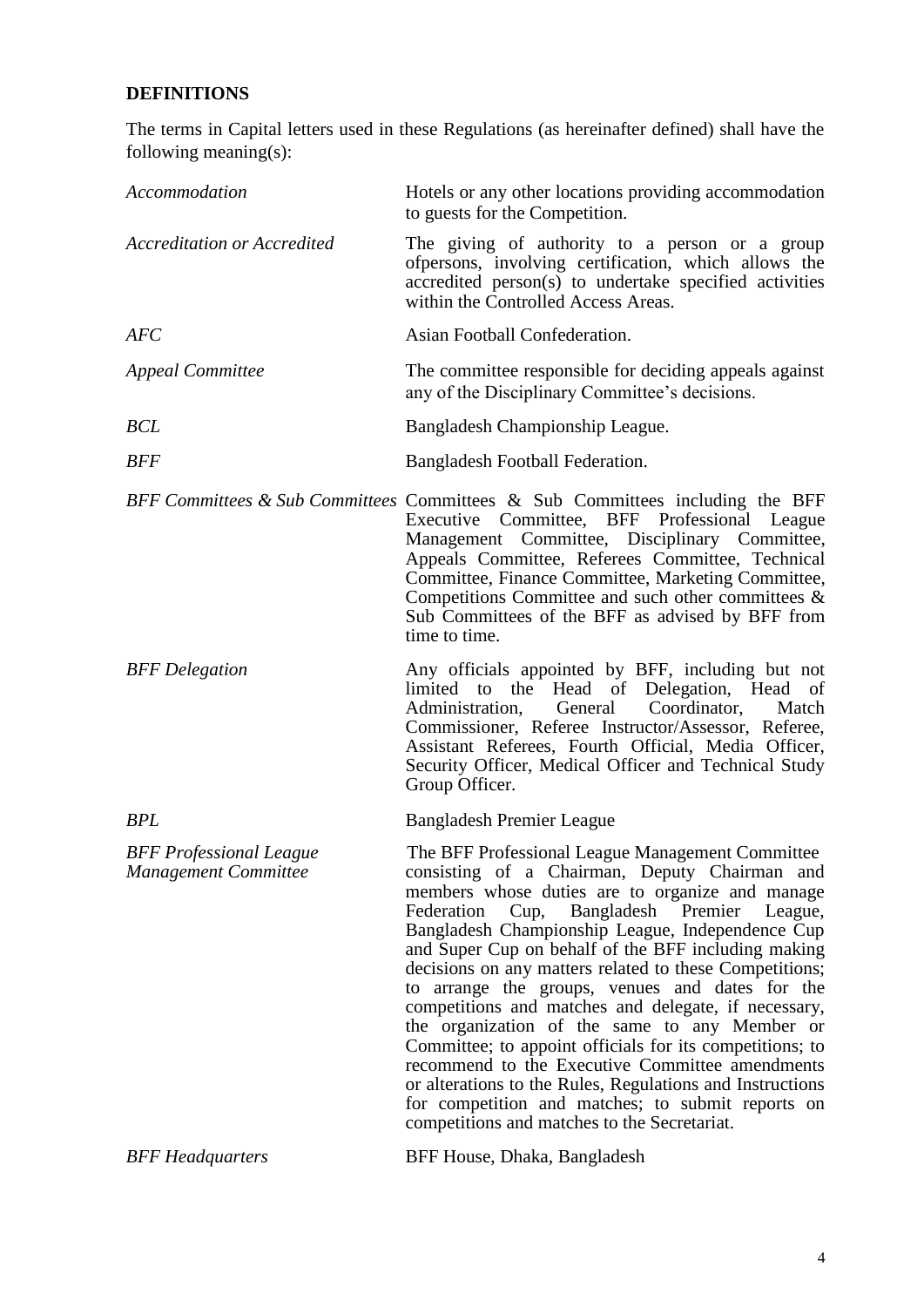| BFF Logo(s)                 | The official logo of BFF, and/or such other official<br>logo, which shall be the only marks used by BFF.                                                                                                                                                                                                                                                                                                                                                                                                                                                                                                                                                                                                 |
|-----------------------------|----------------------------------------------------------------------------------------------------------------------------------------------------------------------------------------------------------------------------------------------------------------------------------------------------------------------------------------------------------------------------------------------------------------------------------------------------------------------------------------------------------------------------------------------------------------------------------------------------------------------------------------------------------------------------------------------------------|
| <b>BFF</b> Website          | www.bff.com.bd                                                                                                                                                                                                                                                                                                                                                                                                                                                                                                                                                                                                                                                                                           |
| <b>Best Category Ticket</b> | The best tickets available in the best category seats<br>entitling the ticket holder to sit in the sector<br>immediately adjacent to the VIP area whether in or<br>directly opposite Area to the main stand.                                                                                                                                                                                                                                                                                                                                                                                                                                                                                             |
| <b>Broadcast Affiliates</b> | Any entity, including the Host Broadcaster, which has<br>acquired from BFF directly or from BFF's Marketing<br>Partner any rights in respect of the Broadcast Rights of<br>the Competition.                                                                                                                                                                                                                                                                                                                                                                                                                                                                                                              |
| <b>Broadcast Rights</b>     | The right to broadcast the Competition and the right of<br>access to the Stadia to the exclusion of all others, for<br>the purposes of producing a live television and/or radio<br>signal and/or recordings of the Competition in any form<br>of audio and/or audio-visual medium and the right to<br>license the right to exhibit such live signal and/or<br>recordings and/or part thereof by any and all forms of<br>television and/or radio and/or any media now existing<br>or as may be developed in the future, including, all<br>forms of terrestrial, cable and satellite television,<br>IPTV, broadband (fixed and/or wireless), Internet<br>and Interactive Television on a world-wide basis. |
| Competition                 | Federation Cup 2021 which shall include the Matches<br>as set out in the Match Schedule, activities on the field<br>of play (other than matches), opening ceremonies,<br>presentation or closing ceremonies, press conferences<br>or official functions connected therewith.                                                                                                                                                                                                                                                                                                                                                                                                                             |
| <b>Competition Data</b>     | Any and all information related to the Competition,<br>including Fixture Lists, Image Rights, information<br>and/or statistics about the Participating Clubs and/or<br>Participating Players, information and/or<br>statistics<br>about their participation and/or performance in the<br>Competitions, match analysis, referee decisions, and<br>any other information in relation to the Competition.                                                                                                                                                                                                                                                                                                   |
| <b>Competition Marks</b>    | future<br>all<br>current<br>and<br>Any<br>and<br>competition<br>Trademark's and/or logos, copyrights and/or designs<br>whether or not registered or applied for and whether<br>registered in part or in whole including any and or<br>present and future names, designations, symbols,<br>logos or identifying music or sounds of BFF or the<br>Competition, the BFF Fair Play name and device mark,<br>the official logo, the Competition Trophy and other<br>artistic and autographic representations in one, two or<br>dimensional proportions used by or in<br>three<br>Association with the Competition.                                                                                            |
| <b>Competition Website</b>  | The official website in relation to a Competition<br>operated exclusively by BFF with a dedicated URL                                                                                                                                                                                                                                                                                                                                                                                                                                                                                                                                                                                                    |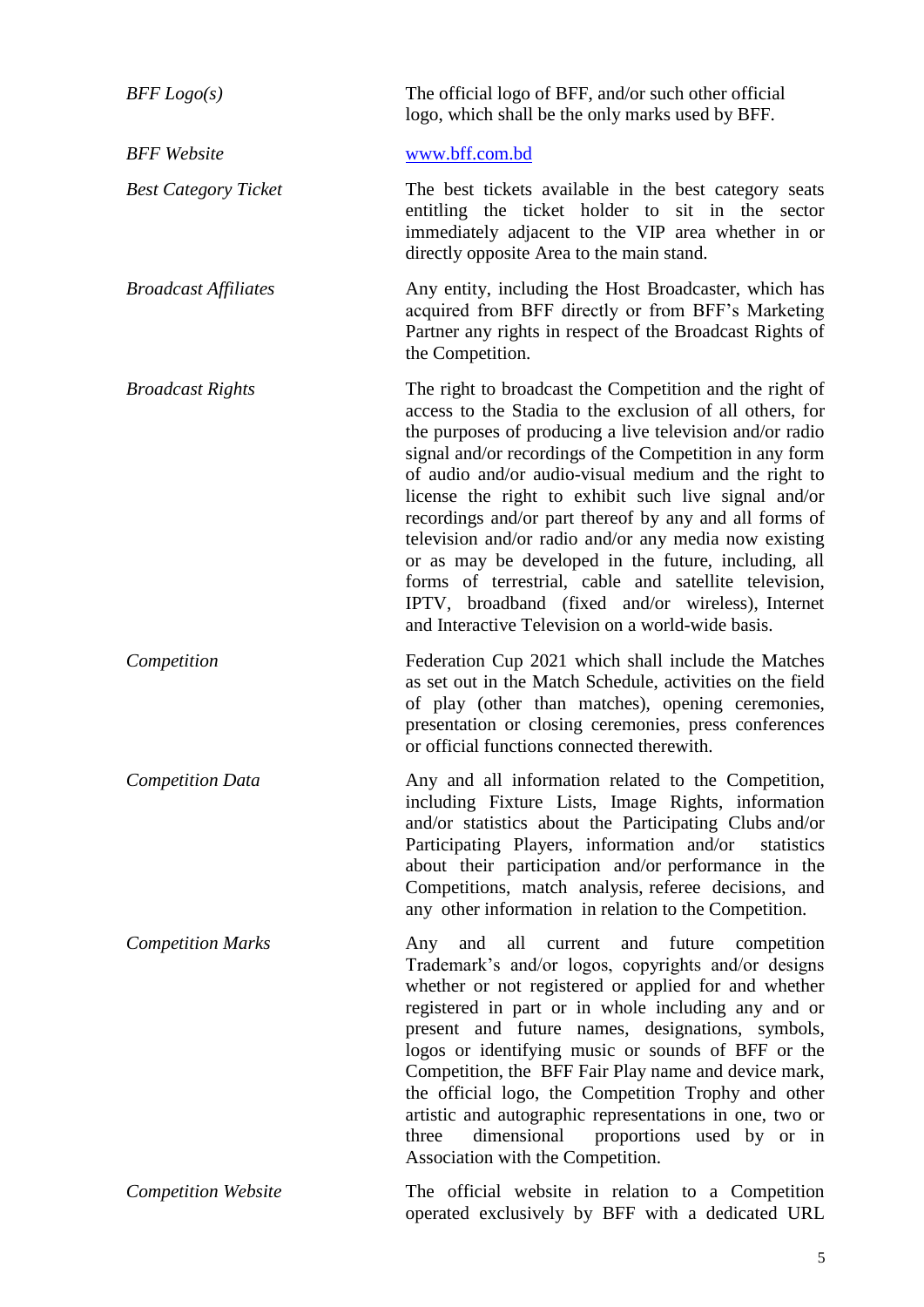registered, owned and maintained by BFF, at BFF"s sole expense, for use exclusively by BFF.

| <b>Complimentary Tickets</b>             | Tickets which are supplied without charge.                                                                                                                                                                                                                                                                                                                                                                                                                                                                                                                                                                                                                                                                                                                                                                                                                                      |
|------------------------------------------|---------------------------------------------------------------------------------------------------------------------------------------------------------------------------------------------------------------------------------------------------------------------------------------------------------------------------------------------------------------------------------------------------------------------------------------------------------------------------------------------------------------------------------------------------------------------------------------------------------------------------------------------------------------------------------------------------------------------------------------------------------------------------------------------------------------------------------------------------------------------------------|
| <b>Controlled Access Areas</b>           | The locations of the Matches and other events, such as<br>(without limitation) Stadia and their fences and<br>perimeters, the aerial space above the Stadia, and all<br>other locations associated with the Competitions,<br>including the media centers, international broadcast<br>centers, Official Training Sites, designated official<br>hotels (including but not limited to the official hotels<br>for the Participating Club Associations), hospitality and<br>VIP areas and facilities, other areas to which<br>admission is regulated by the accreditation system, and<br>surrounding and adjacent areas to the locations<br>described above.                                                                                                                                                                                                                         |
| Commercial Affiliates                    | Any entity to which BFF directly or indirectly has<br>granted or will grant any aspect of the Commercial<br>Rights in respect of the Competition, including but<br>not limited to Official Sponsors, Official Supporters,<br>Official Licensees and Official Media Partners.                                                                                                                                                                                                                                                                                                                                                                                                                                                                                                                                                                                                    |
| <b>Club Licensing</b>                    | Refers to the BFF Club Licensing Regulations.                                                                                                                                                                                                                                                                                                                                                                                                                                                                                                                                                                                                                                                                                                                                                                                                                                   |
| <b>DFA</b>                               | District Football Association.                                                                                                                                                                                                                                                                                                                                                                                                                                                                                                                                                                                                                                                                                                                                                                                                                                                  |
| Disciplinary Committee                   | The committee to deal with all disciplinary matters as<br>governed by the BFF Disciplinary Code.                                                                                                                                                                                                                                                                                                                                                                                                                                                                                                                                                                                                                                                                                                                                                                                |
| <b>Financial Obligation</b>              | Undertaking from the Club to meet its Financial<br>Requirements.                                                                                                                                                                                                                                                                                                                                                                                                                                                                                                                                                                                                                                                                                                                                                                                                                |
| <b>FIFA</b>                              | The Federation International de Football Association.                                                                                                                                                                                                                                                                                                                                                                                                                                                                                                                                                                                                                                                                                                                                                                                                                           |
| Force Majeure<br><b>Host Broadcaster</b> | Any event affecting the performance or any provision<br>of this Agreement arising from or attributable to acts,<br>events, omissions or accidents which are beyond the<br>reasonable control of a party, and shall include but not<br>be limited to abnormally inclement weather, flood,<br>lightning, storm, fire, explosion, earthquake, structural<br>damage, epidemic or other natural disaster, failure or<br>shortage of power supplies, war, terrorist action,<br>military operations, riot, crowd disorder, strike, lock-<br>outs or other industrial action, or civil commotion.<br>The organization appointed by BFF directly or<br>indirectly to ensure and provide the production of the<br>broadcast signals of the Matches and other events of the<br>Competition,<br>and the provision of<br>all<br>related<br>services in accordance with the Broadcast Rights. |
| <b>IFAB</b>                              | 'International Football Association Board' – the Game<br>of football as regulated by the Laws of the Game.                                                                                                                                                                                                                                                                                                                                                                                                                                                                                                                                                                                                                                                                                                                                                                      |
| <b>ITC</b>                               | <b>International Transfer Certificate.</b>                                                                                                                                                                                                                                                                                                                                                                                                                                                                                                                                                                                                                                                                                                                                                                                                                                      |
| Levy                                     | The amount of money payable to BFF.                                                                                                                                                                                                                                                                                                                                                                                                                                                                                                                                                                                                                                                                                                                                                                                                                                             |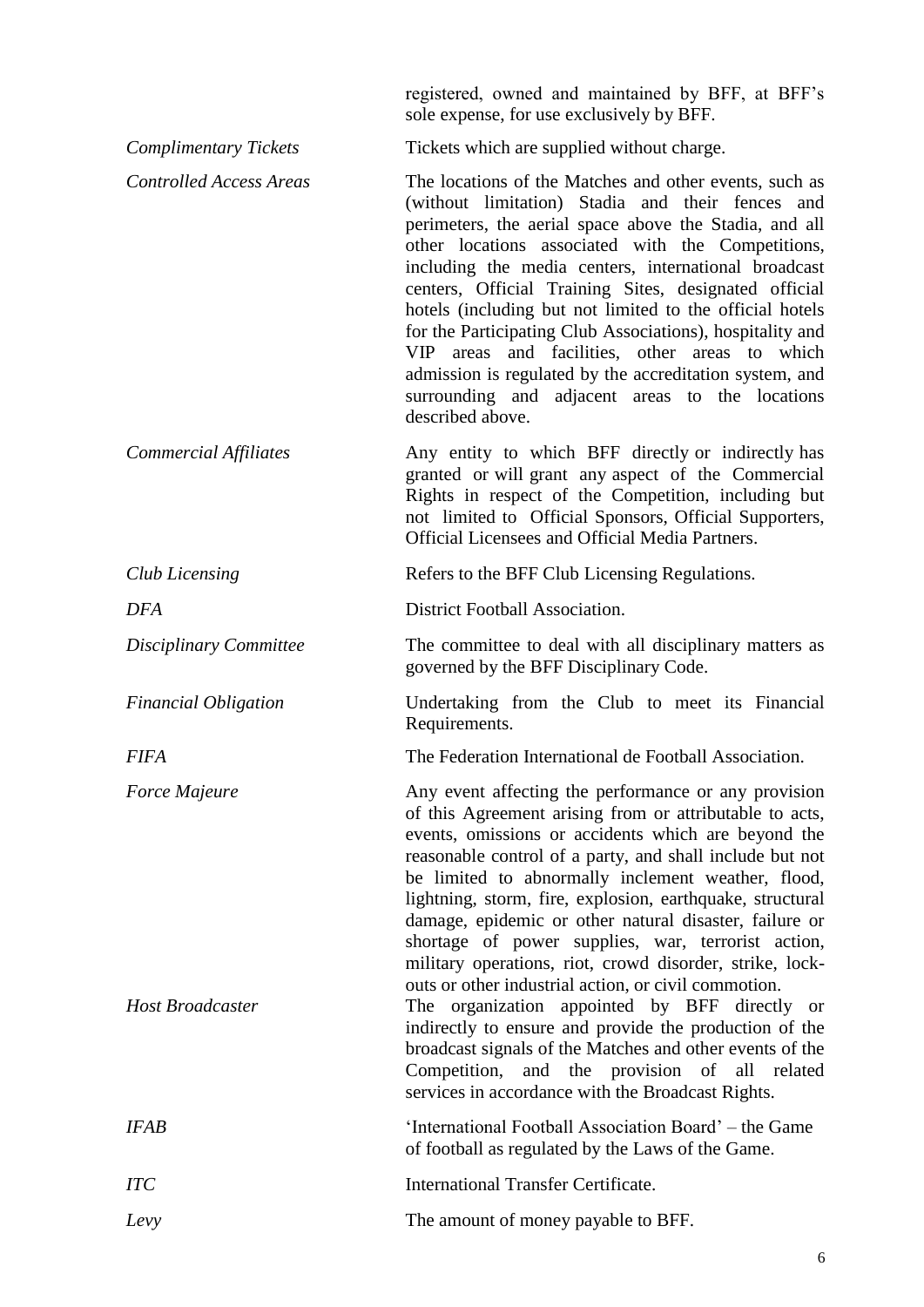| <b>LTC</b>                     | Local Transfer Certificate.                                                                                                                                                                                                                                                                                                                                                                                               |
|--------------------------------|---------------------------------------------------------------------------------------------------------------------------------------------------------------------------------------------------------------------------------------------------------------------------------------------------------------------------------------------------------------------------------------------------------------------------|
| Match(es)                      | Each football match(es) in its entirely (including extra<br>time) of the Competition, and including any delayed,<br>deferred Matches and/or replays.                                                                                                                                                                                                                                                                      |
| <b>Match Schedule</b>          | The published schedule containing details of the<br>Competition (which details shall include but not be<br>limited to the names of the clubs, Venues, Stadia, and<br>details of the Match kick-off times).                                                                                                                                                                                                                |
| Media<br>Member(s)             | All members of the written press, on-line editors,<br>photographers, television news crews<br>and<br>the<br>representatives of the Broadcast Rights Holders entitled<br>to media accreditation as determined by BFF.<br>Those club teams who are participating in Federation                                                                                                                                              |
|                                | Cup.                                                                                                                                                                                                                                                                                                                                                                                                                      |
| <b>Neutral Venue</b>           | Where the match is being played as a neutral venue and<br>appointed to assist to organize stage and host the<br>competition.                                                                                                                                                                                                                                                                                              |
| <i><b>Official</b></i>         | Office bearers and members of various committees,<br>sub-committees, managers, coaches, trainers, match<br>referees,<br>commissioners,<br>referees,<br>referee<br>asst.<br>assessors, medical officers and staffs of Bangladesh<br>Football Federation and Bangladesh Premier League<br>participating clubs.                                                                                                              |
| <b>Official Functions</b>      | Any official event organized in connection with the<br>Competitions, including but not limited to press<br>conferences, official dinners or lunches and banquets.                                                                                                                                                                                                                                                         |
| <b>Player Status Committee</b> | The committee to monitor compliance with transfer<br>regulations of players.                                                                                                                                                                                                                                                                                                                                              |
| <b>Participating Players</b>   | Those players registered and participating in the<br>competition and any other players under the authority<br>of BFF during the Competition.                                                                                                                                                                                                                                                                              |
| Regulations                    | Those regulations controlled and published by BFF to<br>be used in connection with the Competition.                                                                                                                                                                                                                                                                                                                       |
| Regulations                    | Those regulations controlled and published by BFF to<br>be used in connection with the Competition.                                                                                                                                                                                                                                                                                                                       |
| SAFF                           | South Asian Football Federation.                                                                                                                                                                                                                                                                                                                                                                                          |
| Season                         | According to the August 2021 edition of 'FIFA<br>Regulations on the Status and Transfer of Players<br>(RSTP): a 12-month period commencing on the first<br>day of the first registration period fixed by BFF and it<br>would continue to the previous day of the first day of<br>the next registration period fixed by BFF. Ideally<br>football season for 2021-22 would be from 01 October<br>2021 to 30 September 2022. |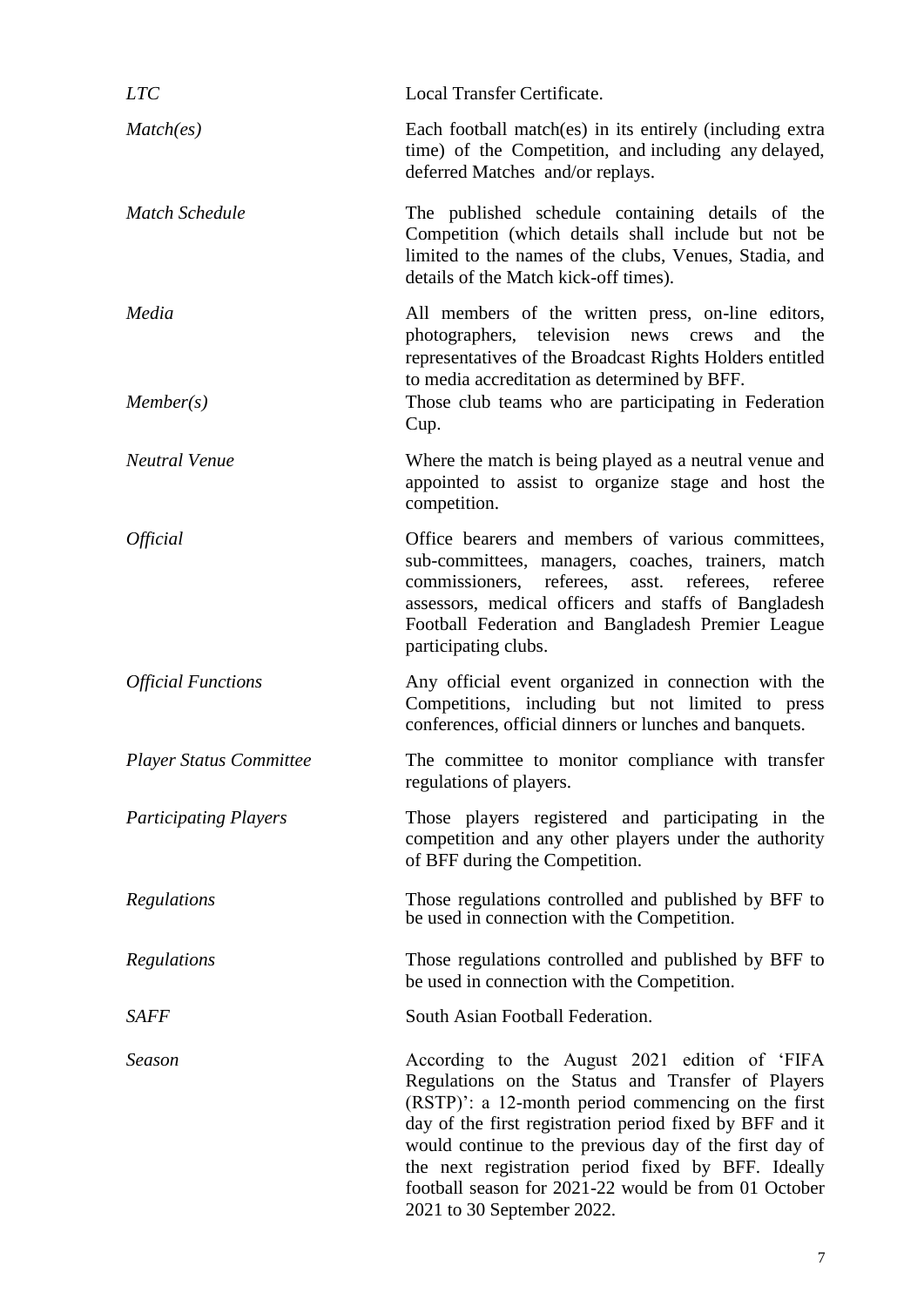| Sponsorship Rights         | An association with the Competition and/or BFF<br>(subject to the special provisions regarding the<br>development of BFF Logo as set out in this Agreement<br>and/or the BFF Guidelines) by any combination of<br>Commercial Rights, including title sponsor of the<br>Competitions or any of them such as "Bangladesh<br>Premier League" sponsored / presented by Company<br>A" and/or such other designation as mutually agreed by<br>the parties. |
|----------------------------|------------------------------------------------------------------------------------------------------------------------------------------------------------------------------------------------------------------------------------------------------------------------------------------------------------------------------------------------------------------------------------------------------------------------------------------------------|
| Stadia                     | The official stadia (or any stadium) and the airspace<br>and surrounding areas for the Matches, whether under<br>the control of the Hosting Team or otherwise, used<br>for the Matches, including without limitation parking<br>facilities, VIP and hospitality areas, concourses,<br>concession areas, fencing and entrances.                                                                                                                       |
| Team's Official Delegation | The Participating Club's Official Delegation will<br>comprise of a maximum of 35 (thirty five) players<br>(including foreign players) and a maximum of $9$ (nine)<br>officials who are named in the Final Registration for the<br>Competition.                                                                                                                                                                                                       |
| <b>Training Sites</b>      | Training sites designated by the BFF for use by the<br>Participating teams throughout the duration of the<br>Competition.                                                                                                                                                                                                                                                                                                                            |
| Ticketing                  | All operational measures to provide tickets to all<br>spectators of every Match and for Official Functions of<br>the Competition allowing them to enter the Stadia and<br>for a Venue. Ticketing shall include the management of<br>operation necessary for the production,<br>sale,<br>distribution, delivery and payment of the tickets of the<br>Competition.                                                                                     |
| <b>Venues</b>              | The immediately surrounding area in which the Stadia<br>are located and all the venues of Federation Cup will be<br>approved by BFF.                                                                                                                                                                                                                                                                                                                 |

For the purposes of this Regulation and provided the context so permits:

- (a) The singular shall include the plural and vice versa.
- (b) The masculine gender shall include the feminine and vice versa.
- (c) Reference to persons shall include any legal person or corporation.

References to BFF shall where the context permits include its successors and permitted assigns and, in relation to the availability of the Commercial Rights, its respective members, BFF and Professional League Management Committee.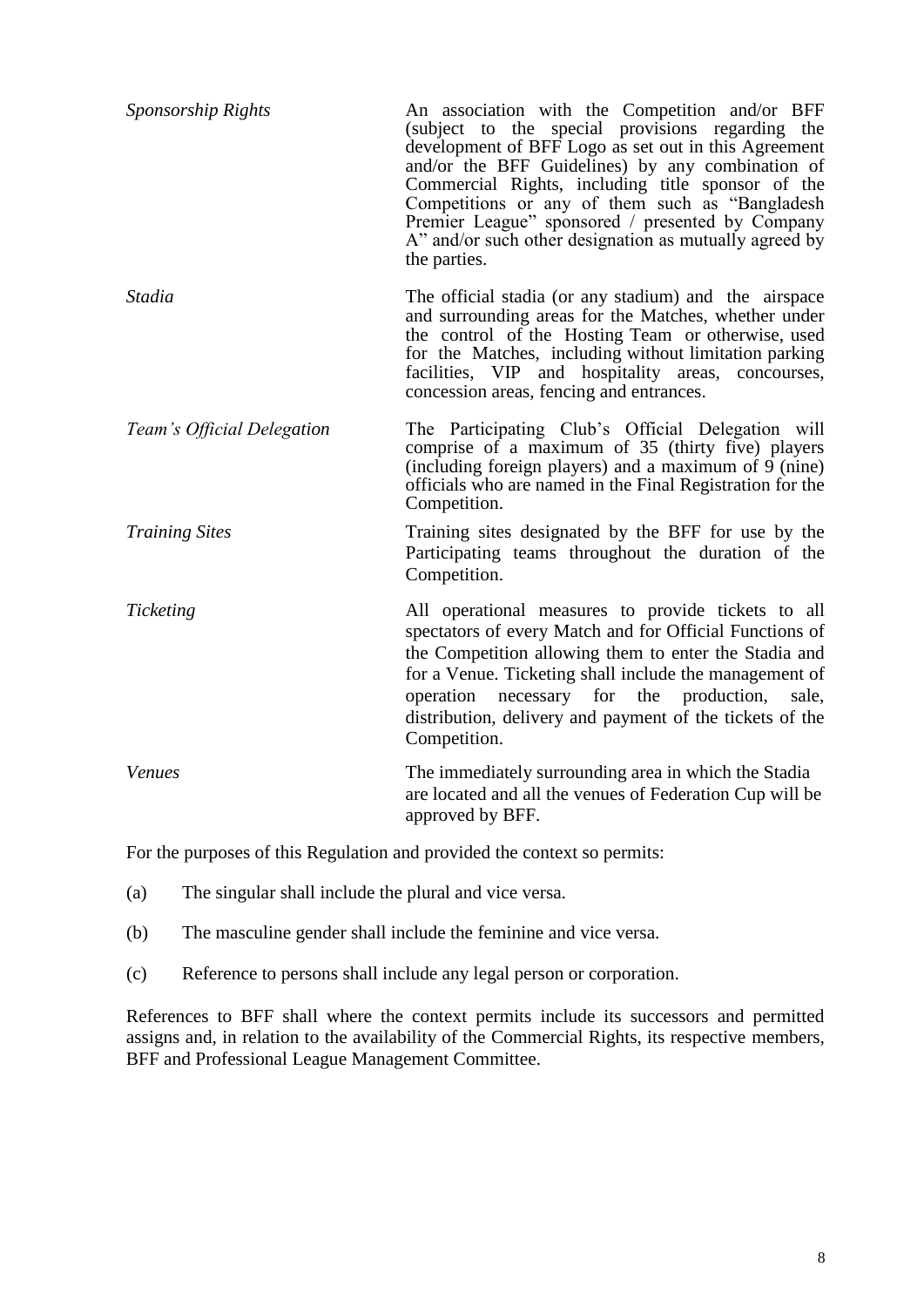# **GENERAL PROVISIONS**

Bangladesh Football Federation will adopt different regulations/guidelines to address the COVID-19 pandemic for the "Federation Cup 2021". The different regulations/guidelines will remain in effect for as long as FIFA/AFC/BFF considers them appropriate. Due to the continuously evolving understanding of COVID-19, BFF may modify or supplement this regulation at any time.

Furthermore, Bangladesh Football Federation will also follow the recommendations provided in the "AFC Match Operations Protocol During COVID-19 Pandemic" (**see appendix 10**) to minimize the risk of COVID-19 transmission. Bangladesh Football Federation also recommends the AFC Match Operations Protocol as a guideline for the teams and will be followed in all "Federation Cup 2021" matches until further notice. All stakeholders related to "Federation Cup 2021" will also follow the "Guidelines for Prevention and Control of Covid-19" (**see appendix 11**) introduced by BFF as well as all have to complied with all the applicable Government guidance regarding COVID-19.

Each Participating Club is responsible for compliance with the above-mentioned regulations as well as any of the further applicable laws, regulations, guidelines and decisions (will be imparted through letters/circulars/amendments in regulations) issued by the BFF in relation to COVID-19.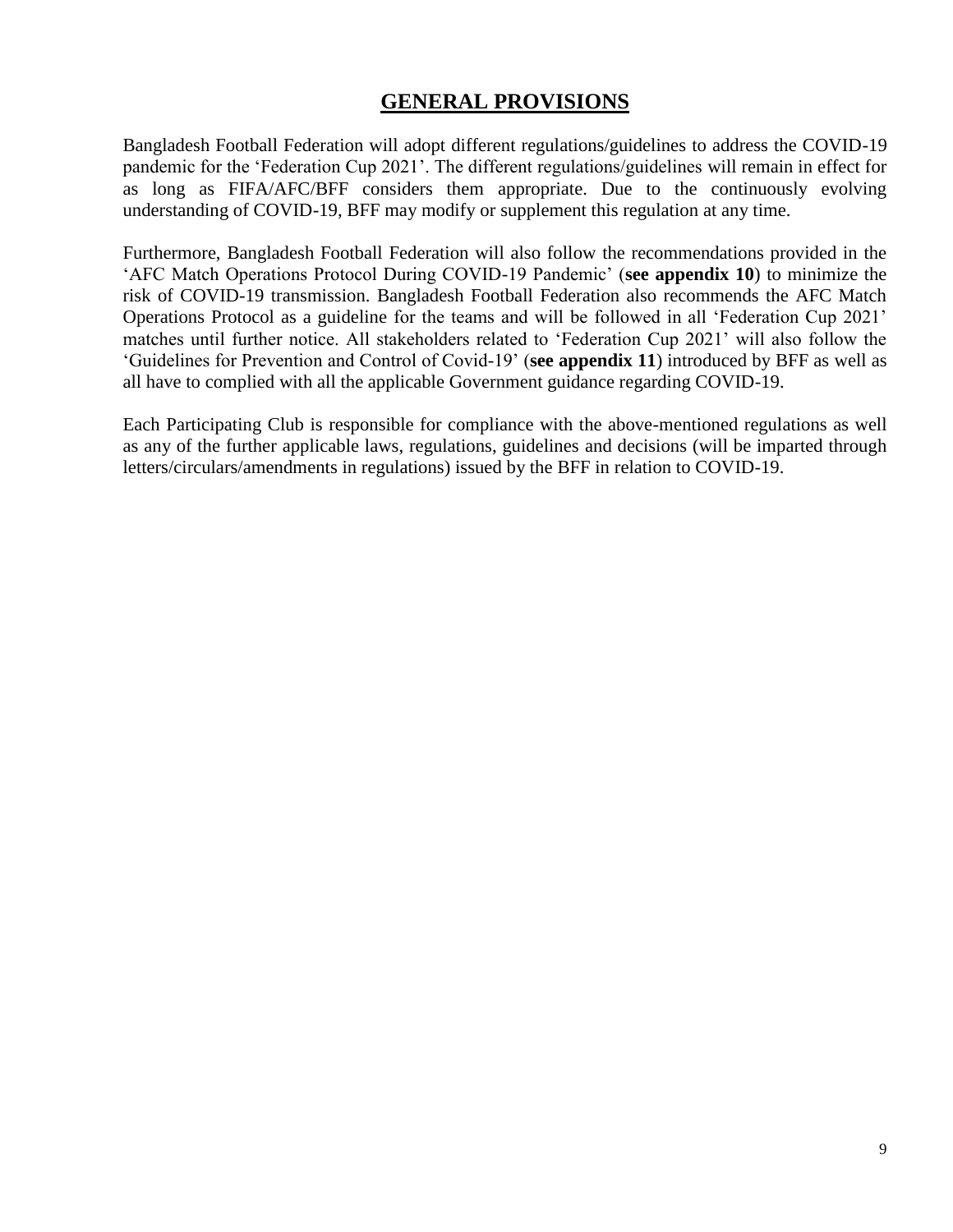#### **SECTION 1: REPRESENTATION**

### **1. The Bangladesh Football Federation (BFF)**

- 1.1. The BFF stages the Federation Cup (hereafter the "Competition") for senior men"s professional club teams of the Bangladesh Premier League 2021-22. Participating clubs of Bangladesh Premier League will play at Federation Cup once every year according to BFF"s Calendar.
- 1.2 Any rights associated with the Competition, which has not been granted by these Regulations and/or specific agreements to a Participating Club in the Competition belongs to BFF.
- 1.3 The current BFF Statutes, all BFF Regulations, Guidelines, Circulars and Codes are binding for all parties participating and involved in the preparation, and organization of the Competition. Any reference in these Regulations to the BFF Statutes refers to the Statutes valid at the time of entry and to all relevant BFF Regulations, Guidelines, Circulars and Codes.
- 1.4 Clubs are not authorizedto represent BFF or the Competition without BFF"s prior written approval.
- 1.5 BFF will appoint match officials including Match Commissioner **(See Appendix 7)**, Referee Instructor/Assessor, Referees, Media Officer (hereafter the "BFF Organizing Team") for each match of the Competition for the purpose of match organization.
- 1.6 All Players and Officials registered for participation in this Competition shall undertake to ensure their presence at the BFF Awards Ceremony if they are nominated for an award. Any player or official failing to do so shall be referred to the BFF Disciplinary Committee.

## **2. Participating Clubs**

- 2.1 The obligations and responsibilities of the Participating Clubs are stipulated in the Participating Team Agreement (PTA) **(See Appendix 2)**, its annexes and amendments, the BFF List of Requirements and in these Regulations and other BFF regulations, guidelines and circulars and any other agreements reached between BFF and the Participating Clubs.
- 2.2 Each Club taking part in the Competition shall ensure, as a condition of its participation in the Competition that every club of its delegation (players and officials) complies with the Participating Team Agreement to be issued by BFF.
- 2.3 The eligible Club shall complete the Participating Team Agreement in full and submit it to the BFF Secretariat not later than the entry deadline communicated to the Club. If the Participating Team Agreement does not reach the BFF Secretariat by the entry deadline, the participation of the eligible Club will be cancelled.
- 2.4 Participating Team Agreement (filled and signed by authorized official along with official seal) submitted to the BFF Secretariat by email, fax and courier post will be valid and taken into consideration.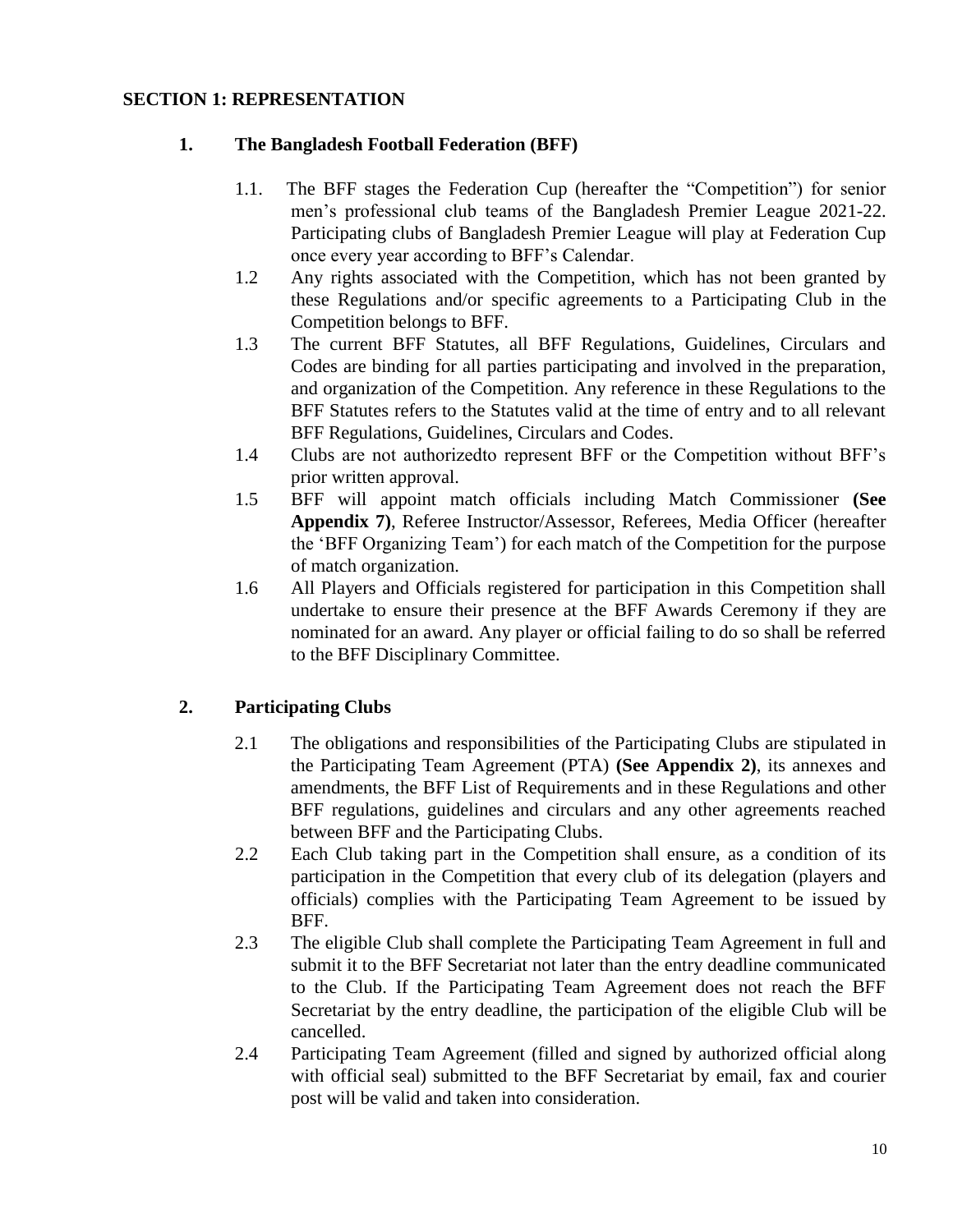## **3. Security and Safety**

- 3.1 BFF is responsible for devising, planning and implementing adequate security and safety for the Competition at every relevant location (covering all Controlled Access Areas) which shall cover for all relevant persons at all times, including but not limited to the following:
	- All participating Club"s players and official
	- BFF Match Officials
	- Media
	- Commercial Partners
	- Fans and spectators
- 3.2 A detailed and highly relevant security plan shall be issued in the form of a binding declaration on all parties involved and shall include but notlimited to the stadium and its vicinity, the training grounds and also hotels of participating club(s) and BFF match officials. This security plan shall be based on the principles outlined in the FIFA Safety Guidelines.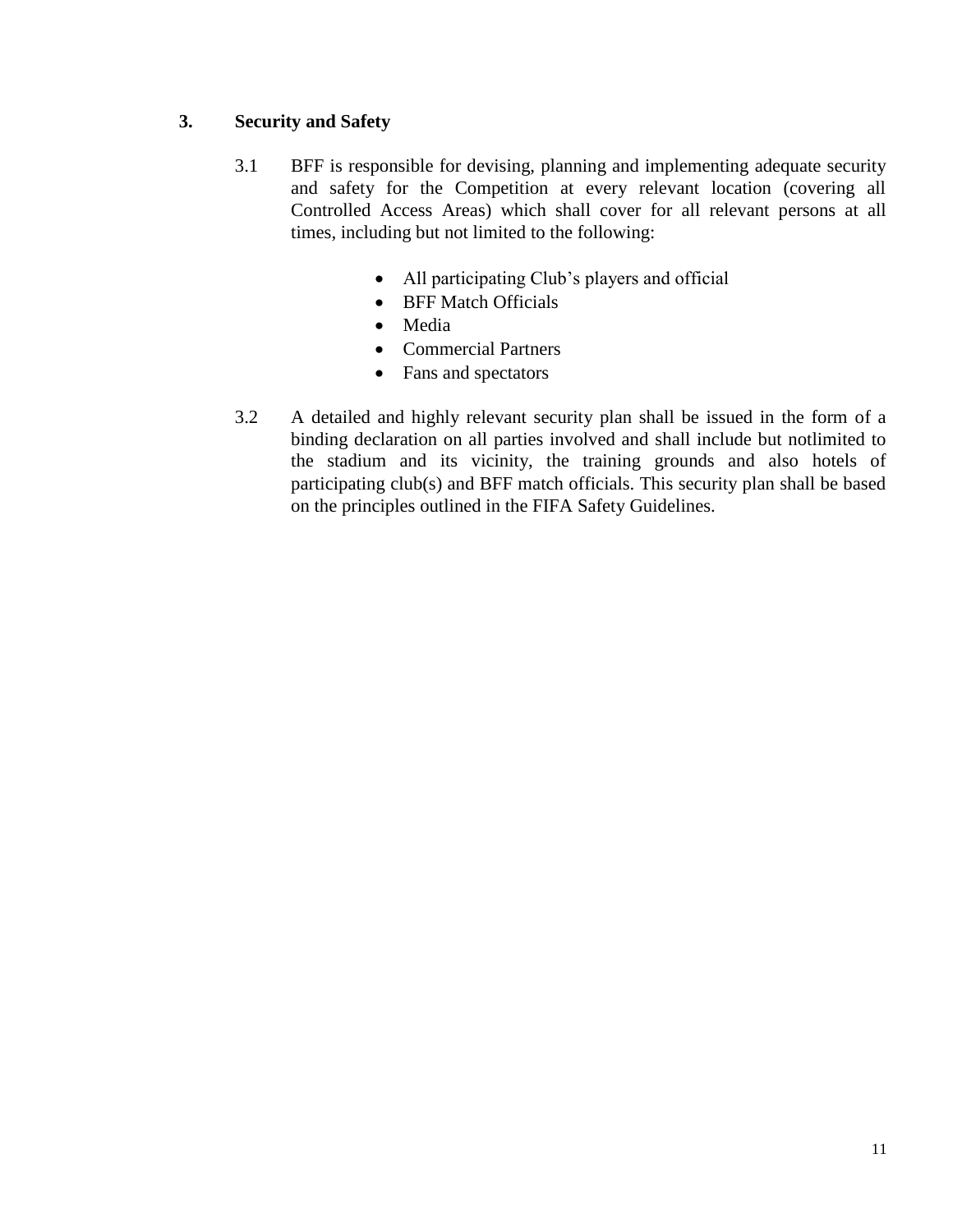## **SECTION 2: TECHNICAL REGULATIONS**

#### **4. Matches played in accordance with the Laws of the Game**

- 4.1 All Matches shall be played in accordance with the Laws of the Game laid down and published by the International Football Association Board (IFAB).
- 4.2 In case of any discrepancy in the interpretation of the Laws of the Game, the English version shall prevail and is authoritative.
- 4.3 In accordance with the temporary amendment to Law 3 (See Appendix 9) approved by The International Football Association Board, 5 (five) substitutions are permitted for competitions scheduled to be completed by 31 December 2022 as follows:
	- During the match, each team:
		- may use a maximum of five substitutes
		- has a maximum of three substitution opportunities\*
		- may additionally make substitutions at half-time
	- Where extra time is played, each team:
		- may use an additional substitute (whether or not the team has used its maximum number of substitutes)
		- has one additional substitution opportunity\* (whether or not the team has used its maximum number of substitution opportunities)
			- may additionally make substitutions:
				- in the period before the start of extra time
				- at half-time in extra time

If a team has not used its maximum number of substitutes or substitution opportunities, the unused substitutions and opportunities may be used in extra time.

\* Where both teams make a substitution at the same time, this will count as a used substitution opportunity for each team.

- 4.4 If there are fewer than 7 (seven) players on either of the teams, the Match shall be abandoned. In this case, the BFFProfessional Football LeagueCommittee (and if required the BFF Disciplinary Committee) shall decide on the consequences.
- 4.5 A club must report to the Match Commissioner at least one and a half hour before the start of the match.

## **5. Duration of Matches**

- 5.1 In the Group Phase each Match shall last 90 (ninety) minutes, comprising 2 (two) periods of 45 (forty-five) minutes, with an interval of 15 (fifteen) minutes in between from the whistle ending the first period to the whistle starting the second period.
- 5.2 From the Knock-Out Phase if, in accordance with the provisions of these Regulations, extra time is played as a result of a draw at the end of normal playing time, it shall consist of 2 (two) periods of 15 (fifteen) minutes each, with an interval of 5 (five) minutes at the end of normal playing time, but not between the 2 (two) periods of extra time.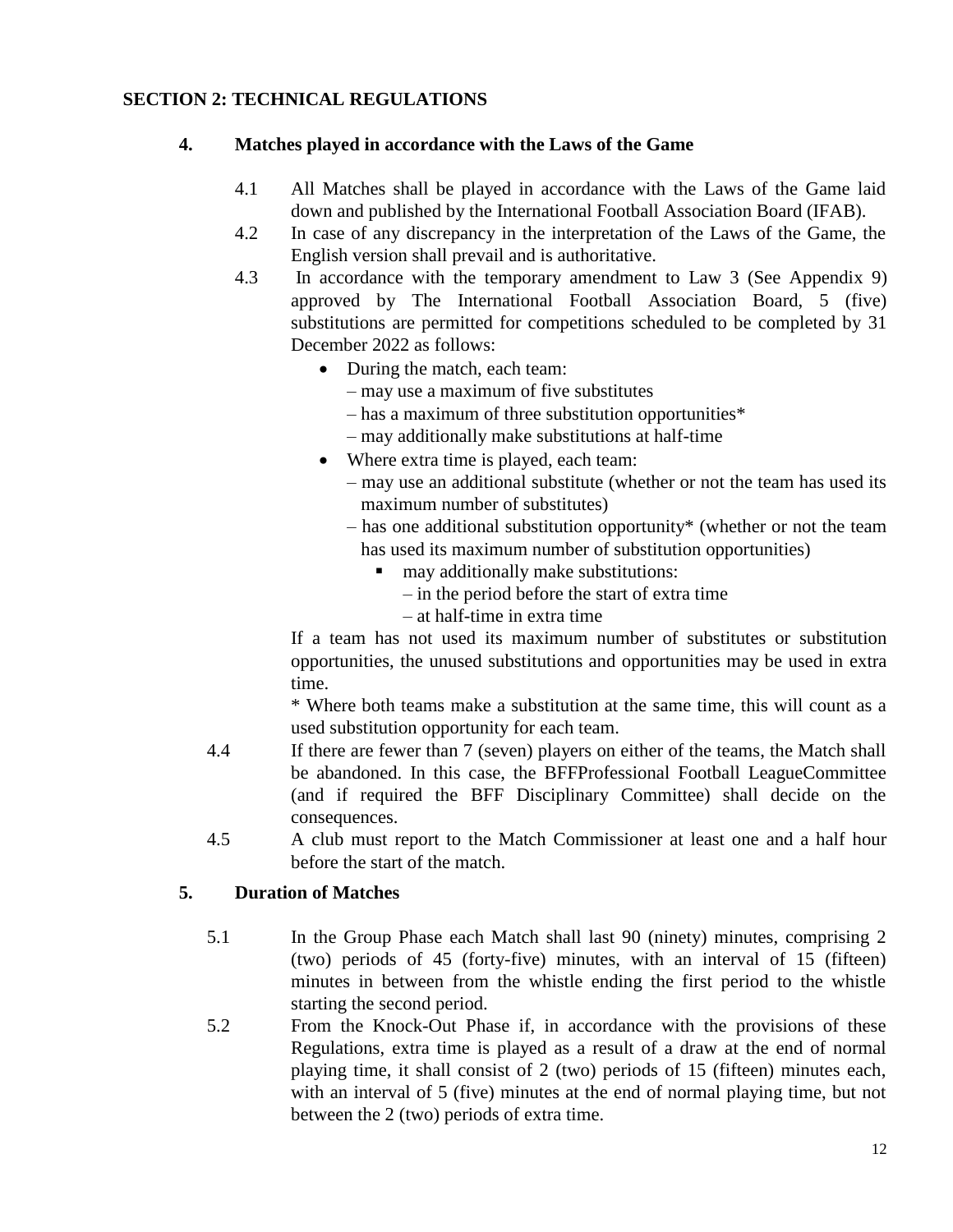- 5.3 If the result is still a draw after the 2 (two) periods of extra time, penalty kicks shall be taken to determine the winner, in accordance with the procedures described in the Laws of the Game.
- 5.4 If, through the fault of a Team, the taking of kicks from the penalty mark cannot be completed, **Art. 19.3** regulations shall apply.
- 5.5 Both teams shall walk to the field together from their dressing rooms at least 2 (two) minutes before the end of interval.
- 5.6 Any participating team that causes a delay in the commencement of the first period of the Match and/or the second period of the Match may be sanctioned 3,000 (three thousand taka only) for per minute delay, even BFF Disciplinary Committee may take further section(s) against the concerned Club(s).

## **6. Cancellation of Matches**

- 6.1 If the Match cannot commence on time due to Force Majeure or any other incidents such as, but not limited to, the field is not fit for play, weather conditions, floodlight failure, etc. the following procedures must be followed:
	- i. The Match must first be delayed for a minimum of 30 (thirty) minutes, unless the Referee decides that the Match can commence earlier, before a decision to reschedule the Match is taken.
	- ii. At the discretion of the Referee, another delay of a maximum of 30 (thirty) minutes shall be allowed if in his opinion this extra period of delay will allow the Match to commence. Otherwise, at the end of this second 30 (thirty) minutes period, the Referee must declare the Match to have been cancelled.
	- iii. In the case of a cancelled Match, the BFF or the Professional League Management Committee of BFF shall decide within 2 (two) hours of the Referee"s decision to cancel the Match whether the Match can be rescheduled, taking sporting and organizational considerations into account, or whether any other action and decision is needed to continue with the Competition. Any disciplinary sanctions resulting from the cancelled Match shall remain in force.
- 6.2 No appeals may be lodged against decisions stated in Art. **6.1**.

## **7. Abandonment of Matches**

- 7.1 If the Match is stopped by the Referee before the end of normal time or during any extra time because of any Force Majeure or any other incidents such as, but not limited to, the field is not fit for play, weather conditions, floodlight failure, etc. the following procedures must be followed:
	- i. The Match is automatically suspended for the duration of 30 (thirty) minutes to allow conditions to improve sufficiently to restart the Match, unless the referee decides that the Match can be resumed earlier.
	- ii. At the discretion of the Referee, another suspension of a maximum of 30 (thirty) minutes shall be allowed if in his opinion this extra period of suspension will allow the Match to be resumed. Otherwise, at the end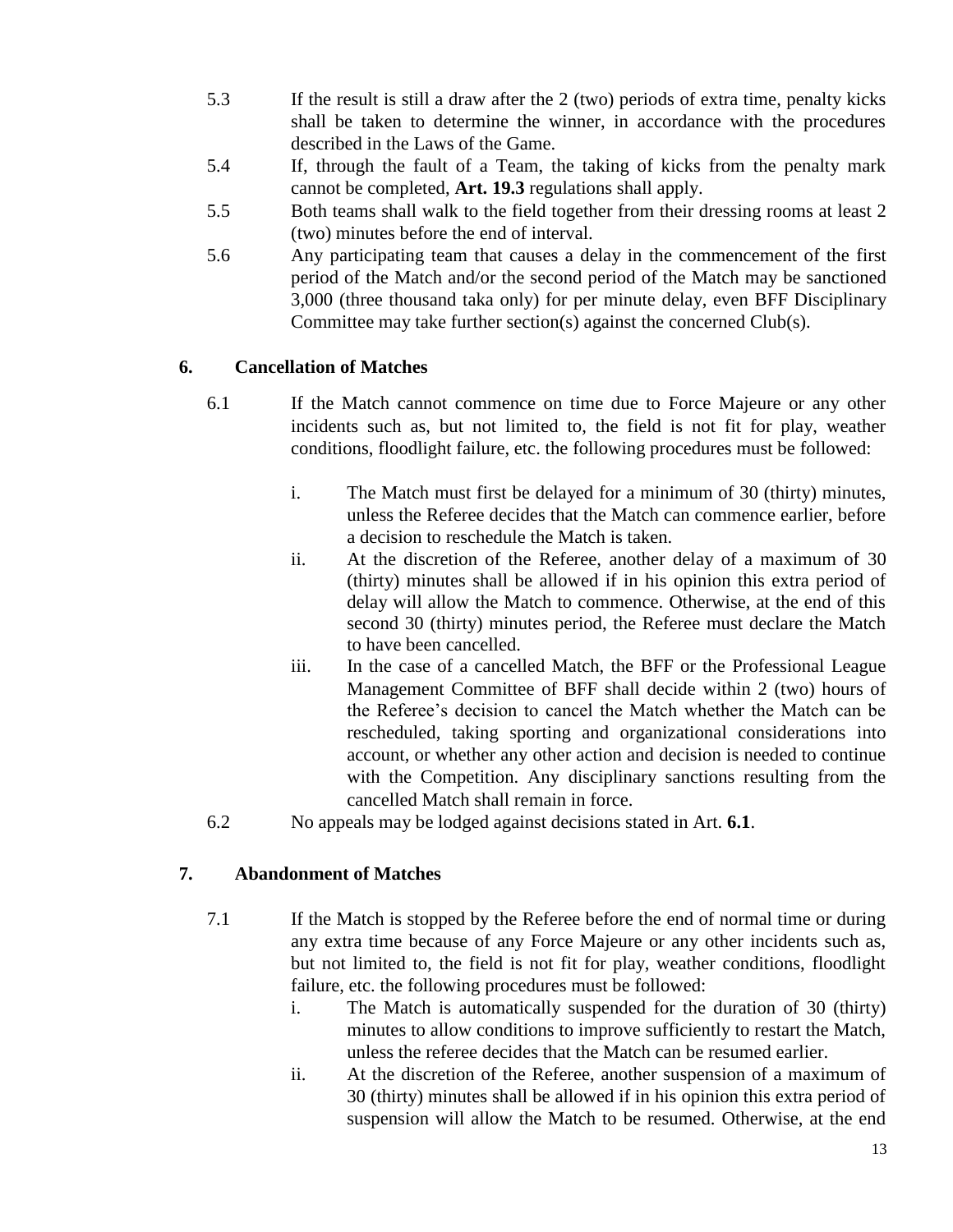of this second 30 (thirty) minutes period, the Referee must declare the Match to have been abandoned.

iii. In the case a match is abandoned as a result of force majeure for any reason after it has already kicked off, the match shall recommence with the same score at the minute at which play was interrupted rather than being replayed in full.

The following principles shall apply to the recommencement of the match:

- the match shall recommence with the same players on the pitch and substitutes available as when the match was initially abandoned;
- no additional substitutes may be added to the "Match Starting List";
- the teams can make only the number of substitutions to which they were still entitled when the match was abandoned;
- players sent off during the abandoned match cannot be replaced;
- any sanctions imposed before the match was abandoned remain valid for the remainder of the match;
	- the kick-off time, date (foreseen for the following day) and location shall be decided by the BFF or the Professional League Management Committee of BFF;
- any matters requiring further decision shall be treated by the BFF.
- 7.2 No appeals may be lodged against decisions stated in **Art. 7.1**.

## **8. Refusal to Play**

If it is not possible to start the match in time or to continue after the start due to the refusal of either one or both participating teams, the referee at his discretion waiting up to 15 (fifteen) minutes shall declare the match abandoned. The Disciplinary Committee of BFF based on the report of the Referee and Match Commissioner shall take action against the club/clubs concerned as per the BFF Disciplinary Code.

## **9. Stadiums (Stadia)**

9.1 The Stadium for the matches in the Competition shall be:

Bir Shrestha Shahid Shipahi Mohammad Mostofa Kamal Stadium, Kamalapur, or any other venue(s) decided by BFF or the Professional League Management Committee of BFF.

9.2 BFF will ensure no Matches and/or other activities are held at the Stadium(s) nominated for the Matches at least 3 (three) days prior to the Competition, unless written permission has been given by the BFF. Unless specified or directed by BFF otherwise, the Stadia shall be made available for use for the Competition as of 7 (seven) working days prior to the first Match of the Competition until 1 (one) day after the last Match of the Competition.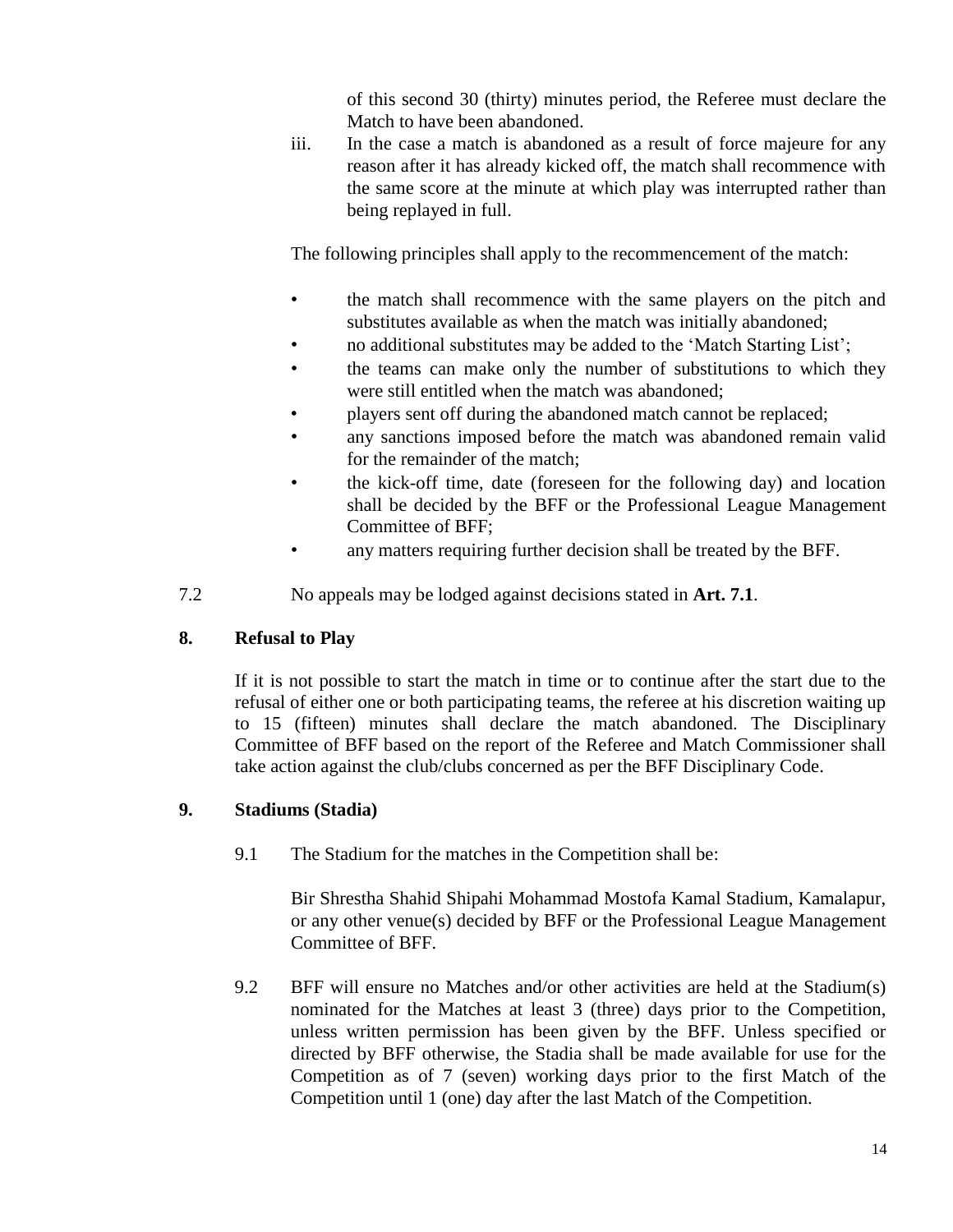#### **10 Team Bench and Technical Area**

- 10.1 Only 7 (seven) officials and 9 (nine) substitute players, from the registered 9 (nine) officials and 35 (thirty-five) players, are allowed to sit on the substitute bench. Registration of the following 2 (two) officials on each match day are mandatory:
	- i. Team Manager
	- ii. Head Coach

Along with the presence of 2 (two) above mentioned officials BFF recommend a team Doctor in the team bench to sit by considering the COVID-19 situation.

Apart from the 2 (two) officials above, the participating teams may register up to 7 (seven) more officials out of the following officials:

- i. Head of Delegation/Team Leader viii. Equipment Manager
- ii. Assistant Manager ix. Security Officer
- 
- iv. Goalkeeper Coach xi. Doctor
- 
- 
- vii. Video Analyst xiv. Masseur
- -
- iii. Assistant Coach x. Fitness Coach /Trainer
	-
- v. Media Officer xii. Technical Director
- vi. Interpreter xiii. Physiotherapist
	-
- 10.2 The names of all the officials and players and their function must be listed on the match starting list. To register an official, concerned club has to submit the official registration form along with the relevant documents (i.e. qualification certificate/coaching license, photo, etc.) of the concerned official within the stipulated deadline declared by BFF. BFF reserves the right to reject any club"s official"s registration should the concerned club/ club official would not be able to fulfill necessary requirements.
- 10.3 All officials and players on the team bench must wear their accreditation card at all times. The accreditation cards shall always be available for inspection prior to the start of the match. Failure to carry the accreditation card at stadium will result the official/ player concerned being fined minimum BDT 5,000 (five thousand taka only).
- 10.4 All persons on the bench must wear kits that are contrasting with the kit of the players and referees on the pitch. These kits must comply with the AFC Equipment Regulations.

#### **11. Warming Up**

- 11.1 The Participating Clubs shall be entitled to warm up on the field of play before the Match if the weather or pitch condition permits.
- 11.2 During actual play, a maximum of 6 (six) players from each team may warm up at the same time but without a ball (except for the goalkeeper), behind the goal closest to their substitutes" bench or in a space determined by the Match Commissioner (i.e. warm up may be arranged next to each team bench). The players may be assisted by 2 (two) officials from the team bench.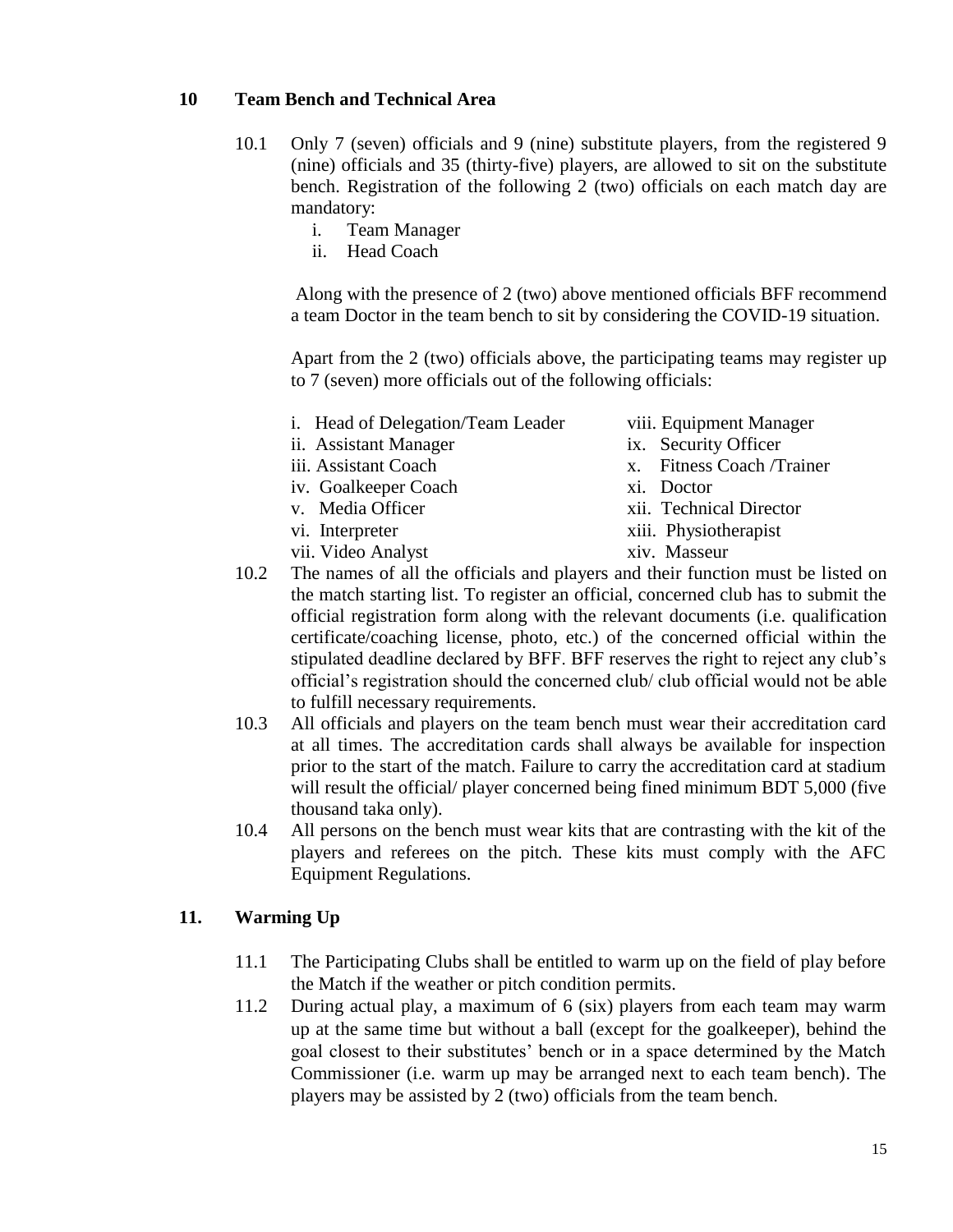## **12. Footballs**

The balls chosen for the competition shall confirm with the Laws of the Game and meet the requirements and bear one of the marks of the FIFA Quality Program for Footballs:



- $\blacksquare$  FIFA Basic\*,
- **FIFA Quality or**
- **FIFA Quality Pro.**

\*FIFA Basic is replacing the International Match Standard (IMS). Footballs and playing surfaces tested to this previous standard remain eligible for use until their certification expires.

## **13. Match Schedule**

- 13.1 All matches are played according to the BFF Calendar which shall be approved by the Professional league Management Committee of BFF.
- 13.2 The matches of the club / clubs participating in the AFC and FIFA matches during the progress of the Competition shall be re-scheduled by the Professional League Management Committee of BFF with the approval of Bangladesh Football Federation. Players as will be required to participate in the national football team shall be governed by FIFA regulations **(See Appendix 3).**
- 13.3 No fixture can be postponed except by the Professional League Management Committee of BFF or on the day of the fixture by the referee, as defined in **Law 5** of the Laws of the Game.
- 13.4 Any club which fails to fulfill a scheduled fixture shall be deemed to have forfeited that fixture by the score line of 3 (three) goals to 0 (zero) and shall be liable to further sanctions to be determined by the BFF or the BFF Professional League Management Committee.
- 13.5 The Professional League Management Committee of BFF has the authority to reschedule postponed matches. All clubs shall fulfill fixtures (postponed) at the time rescheduled by the Professional League Management Committee of BFF. Clubs shall be informed about the rescheduled match at least 1 (one) day before the match.
- 13.6 All Matches shall be played according to the dates, stadium and kick off times as set by the BFF or the Professional League Management Committee of BFF. Clubs shall be informed the match schedule at least 1 (one) day before the match.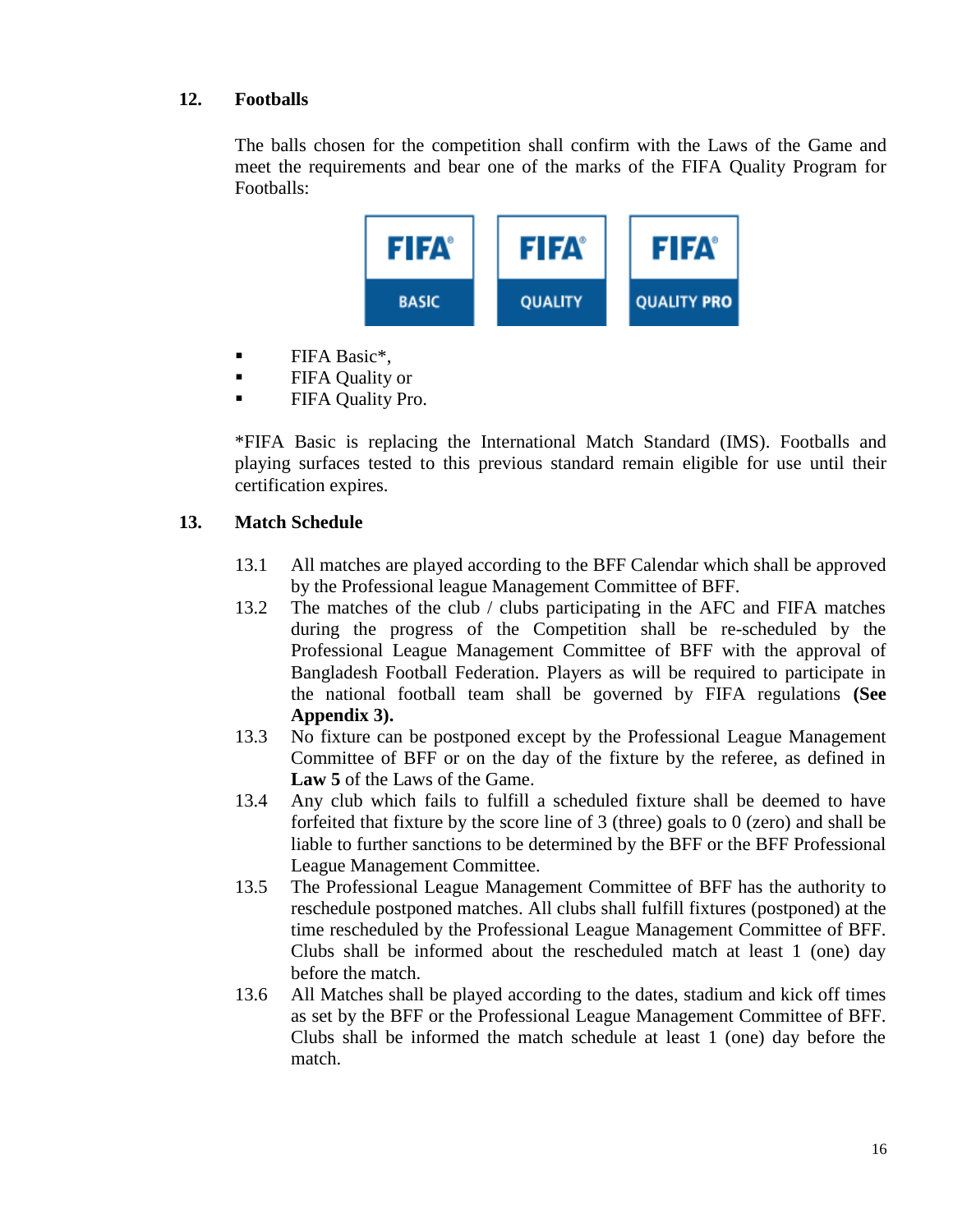## **14. Referees and Match Commissioner**

- 14.1 BFF or BFF Referees Committee shall appoint a referee, 2 (two) assistant referees and a fourth official to every match in the "Federation Cup 2021". BFF or BFF Referees Committee has the sole and complete authority in this regard.
- 14.2 The referees shall be appointed from a panel of referees who have attended the Advanced Referees Course and have passed the full FIFA Fitness Test conducted by the Referees Committee of BFF prior to the commencement of the Football Season of Bangladesh shall be nominated to this panel. Protest against the allotment of the match officials by any participating club of the 'Federation Cup 2021' is not allowed in any way.
- 14.3 BFF shall appoint 1 (one) Match Commissioner for every match of Federation Cup.
- 14.4 The Match Commissioner shall be appointed from a panel made by BFF.
- 14.5 Every referee (and where necessary the assistant referees and fourth official) shall submit a written report **(See Appendix 4)** to BFF within 12 (twelve) noon of the following day of each "Federation Cup 2021" match, notwithstanding the fact that the following day may be a Friday, a Saturday or a public holiday. All cases of misconduct of players, officials or spectators must also be reported. This report shall contain all relevant details of the match including goals, scorers, substitutions, cautions, expulsions and incidents, both on the field of play, in the stadium and in the dressing room area.
- 14.6 BFF may appoint a Referee Assessor to each "Federation Cup 2021" match to assess the performance of the referee, assistant referee and fourth official. The Referee Assessor shall make an official report to BFF **(See Appendix 5)**. These assessments shall be used by BFF to determine referee appointments. Match Commissioner will be entitled to carry out the responsibilities of the Referee Assessor, if required.
- 14.7 BFF shall pay each referee, assistant referees and fourth official match fees. If a match is postponed, after the arrival of the referee and his assistants at the venue, a payment of 50% (fifty Percent) of the match fees shall be made.

## **15. Competition System**

15.1 The Competition shall consist of the following stages:

**Group Phase:** Total 12 (twelve) teams in 4 (four) groups shall be eligible to participate in the Group Phase of the "Federation Cup 2021" in the venue(s) fixed by the BFF. Teams of each group shall play round robin league matches amongst themselves.

And

**Knock-Out Phase:** Champion team and Runners-Up team of each group shall participate in the Quarter-Final of the "Federation Cup 2021". The winners of Quarter-Final matches shall participate in the Semi-Final match and then Final and the details will be finalized by the Professional League Management Committee of BFF.

15.2 BFF Professional League Management Committee will form groups and/or sub-groups for the Competition by drawing lots whilst taking sports, geographic and economic factors into consideration, as far as possible.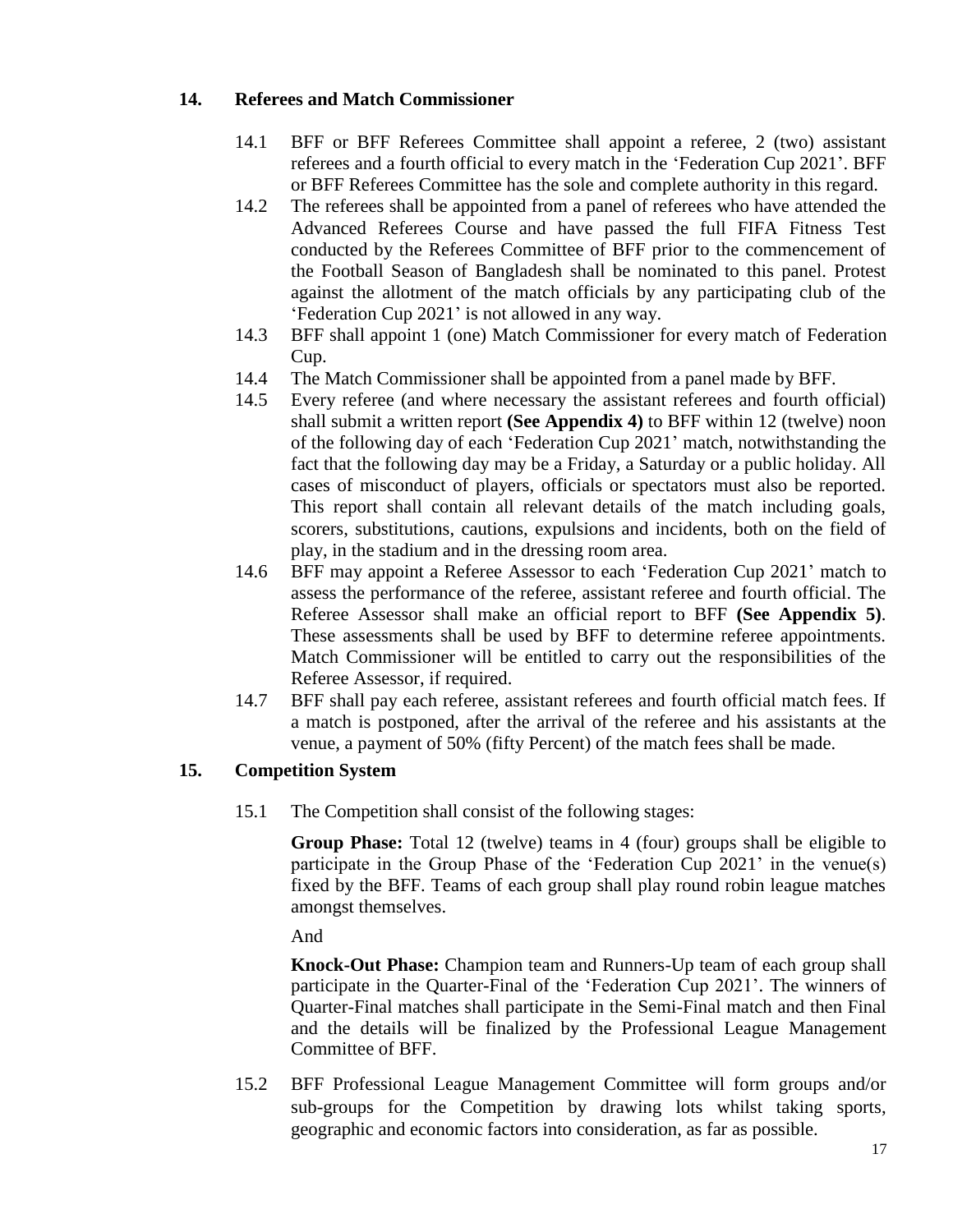#### **16. Technical Rules for the Competition**

- 16.1 The winning team in a match shall be awarded 3 (three) points with the losing team receiving no point. If the match ends in a draw, each team shall receive 1 (one) point. The number of goals scored and conceded by each team shall also be recorded.
- 16.2 1 (one) point for a draw and 0 (zero) point for a loss (in league system).
- 16.3 In the league system the ranking in each group is determined as follows:
	- 16.3.1 Greater number of points obtained in all group matches;
	- 16.3.2 If 2 (two) or more Teams are equal on the basis of the above criterion, their place shall be determined as follows:
	- i) Greater number of points obtained in the group matches between the Teams concerned;
	- ii) Goal difference resulting from the group matches between the Teams concerned;
	- iii) Greater number of goals scored in the group match (es) between the Teams concerned;
	- iv) Goal difference in all the group matches;
	- v) Greater number of goals scored in all the group matches;
	- vi) Kicks from the penalty mark if only 2 (two) Teams are involved and they are both on the field of play;
	- vii) Fewer score calculated according to the number of yellow and red cards received in the group matches **(See Appendix 1);**
	- viii) Drawing of lots.
- 16.4 All the matches of "Federation Cup 2021" shall be played in accordance with the Laws of the Game laid down and published by the International Football Association Board. Bangladesh Football Federation reserves the right to exclude any club from each edition of the Federation Cup under any of the following situation:
	- 16.4.1 If any club is found to have breached contract with the players, coaches and any other appointed officials.
	- 16.4.2 If any club found to be in the fault of violation of any regulation of the Federation Cup.
	- 16.4.3 If any club is found to have violated the direction and instruction provided by BFF.
	- 16.4.4 If any club is found giving walk-over in any match.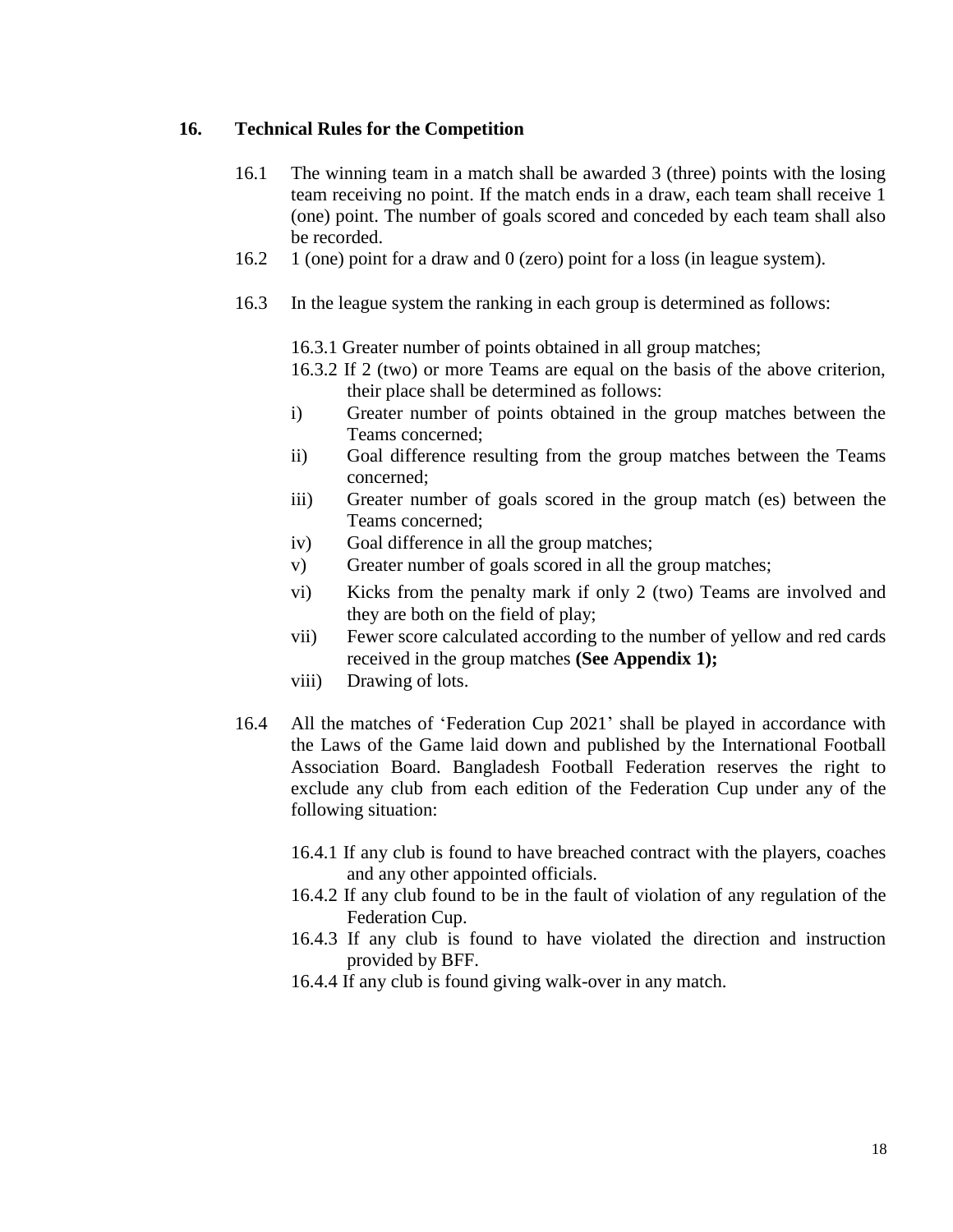#### **SECTION 3: ENTRIES FOR COMPETITION**

#### **17. Eligible Teams**

The Senior Men"s Football Team of Participating Clubs shall be eligible to participate provided all other terms of these Regulations have been met.

#### **18. Duties and Obligations**

On entering the Competition, the Clubs shall automatically undertake:

- 18.1 Each club selected to participate in the "Federation Cup 2021" shall pay an entry fee of BDT 20,000.00 (twenty thousand taka only) to BFF. The amount of such entry fee shall be determined annually by BFF or BFF Professional League Management Committee. The entry fee must be deposited to BFF as per the instruction of BFF.
- 18.2 To accept that all the administrative, disciplinary and refereeing matters connected with the Competition shall be settled by BFF in compliance with these Regulations or the decisions of relevant BFF Committee(s):
	- 18.2.1 To field their strongest team throughout the Competition;
	- 18.2.2 To observe the principles of Fair Play;
	- 18.2.3 To be responsible for the behavior of their players, officials, Clubs, supporters and any person carrying out duties on their behalf throughout the Competition;
	- 18.2.4 To accept all the arrangements made by the BFF;
- 18.3 To attend and participate in all official activities and events such as Team Manager"s Meeting, Press Conferences, Club Licensing Seminar/ Workshop, FIFA/ AFC Seminar/ Workshop, TMS Seminar/ Workshop, Conferences other Media and Marketing activities, etc. organized by BFF in accordance with guidelines and / or instructions in circulars issued by BFF regarding, in particular, Media access to Teams. Failure to attend the Team Managers' Meeting, Press Conference and other official function in the Competition as discussed above will result in the Clubs being fined BDT 50,000.00 (fifty thousand taka only).
- 18.4 To accept the use and/or sub-license by BFF of any of the records, names and images of the Club (including its mark), players and officials, including any still and moving representation thereof, which must appear or be generated in connection with the Participation of the Participating Clubs and its Players and Officials in the Competition.
- 18.5 It is the sole responsibility of the concerned club to obtain the foreign player"s and official"s work permit as soon as the concerned foreign player(s) and official(s) started working with respective club(s). BFF shall not be responsible in any way should a player participate in the competitions without work permit.
- 18.6 The concerned club shall ensure that all the contracted players and officials deposit their personal income tax to the government tax authority.
- 18.7 Any foreign player(s) who came for trial shall depart Bangladesh at the soonest should the player(s) were not selected for the team and it is the sole responsibility of the concerned club to ensure the same.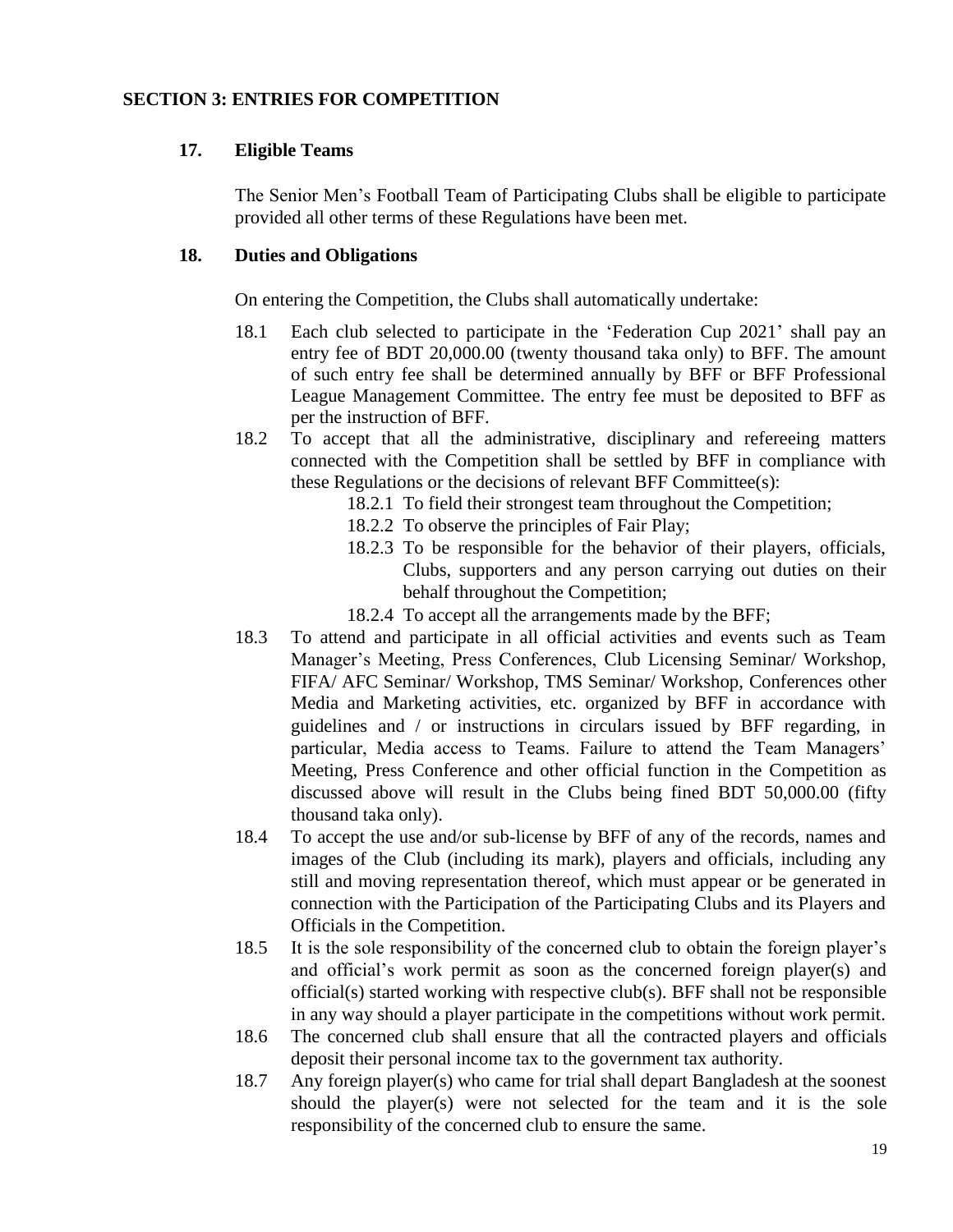- 18.8 Without valid visa foreign player(s)/official(s) is not eligible to take part in a match or competitions. It is the sole responsibility of the concerned club to field foreign player and official having valid visa, the breach of which will be referred to BFF Disciplinary Committee.
- 18.9 No change of kit colors is permitted during the tournament. The BFF shall decide on the kit color (jersey, shorts, and socks) to be worn for each Match on the basis of the equipment information submitted by each Participating Team prior to the Competition.
	- 18.9.1 Home Team shall be given priority to wear 'official' colors;
	- 18.9.2 Away Team shall wear "official" colors unless they clash with the "official" colors of Home Team;
	- 18.9.3 Away Team shall wear 'reserve' colors if its 'official' colors clash with the "official" colors of Home Team;
	- 18.9.4 Away Team shall wear a combination of 'official' and 'reserve' colors if it is necessary to avoid a clash with the "official" colors of Home Team; and
	- 18.9.5 Home Team and Away Team shall wear a combination of 'official' and 'reserve' colors if both the 'official' and 'reserve' colors of Away Team clash with the "official" colors of Home team.
- 18.10 Participating Clubs shall not use, nor authorize the use of any Jersey, symbol, emblem, logo, mark or designation which, in BFF's opinion, is similar to, or is a derivation or imitation, or copyright and intellectual property rights belongs to others.
- 18.11 Throughout the Competition and for each match to which he is registered, each player shall wear the same number allocated to him on the BFF Official Registration Form for Players from  $1 \sim 99$  submitted to BFF during the registration. The same player may not use different shirt numbers in different matches.

## **19. Withdrawal, penalty for failing to play and replacement**

- 19.1 Participating Clubs shall play in all of their matches in the Competition.
- 19.2 Participating Clubs who will withdraw prior to, or are excluded from playing in the Competition, may be replaced by another Club. BFF Committee(s) concerned shall make the relevant decision, including a change in the Competition system and the Technical Rules for the Competition, if necessary.
- 19.3 If a Participating Club withdraws after entering the Competition, except in cases of Force Majeure recognized by the BFF Professional League Management Committee, or if it refuses to continue to play or leaves the stadium before the end of the Match, or if the club fails to register minimum 22 (twenty-two) players the Participating Club shall:
	- 19.3.1 Be considered to have withdrawn from the Competition;
	- 19.3.2 Be required to pay compensation for any and all damages or losses suffered by the other Participating Clubs, the BFF and BFF"s Commercial and TV partner(s). The amount of compensation will be determined by the BFF or the BFF Professional League Management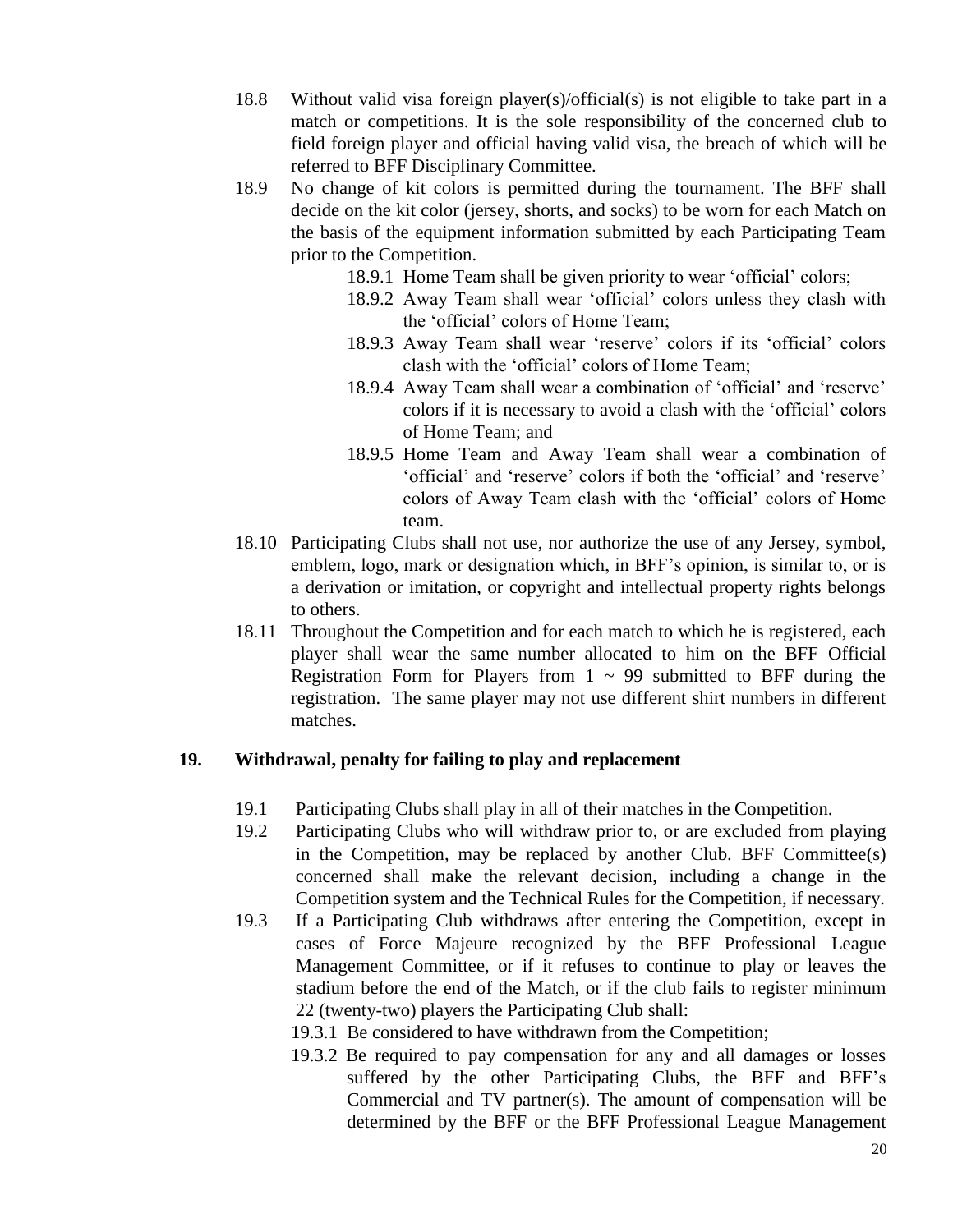Committee;

- 19.3.3 Be disqualified from taking part in the next edition of the Competition;
- 19.3.4 Be referred to the BFF Disciplinary Committee for additional sanctions and fines depending on the gravity of the situation, then to BFF Executive Committee for final decision;
- 19.3.5 Return to the BFF any financial stipends that had been paid to them by BFF throughout the Competition or forfeit the right to the same;
- 19.3.6 BFF Executive Committee may extend the suspension depending on the gravity of the situation and/or damages.

The BFF Professional League Management Committee shall take whatever action it deems necessary in cases of Force Majeure.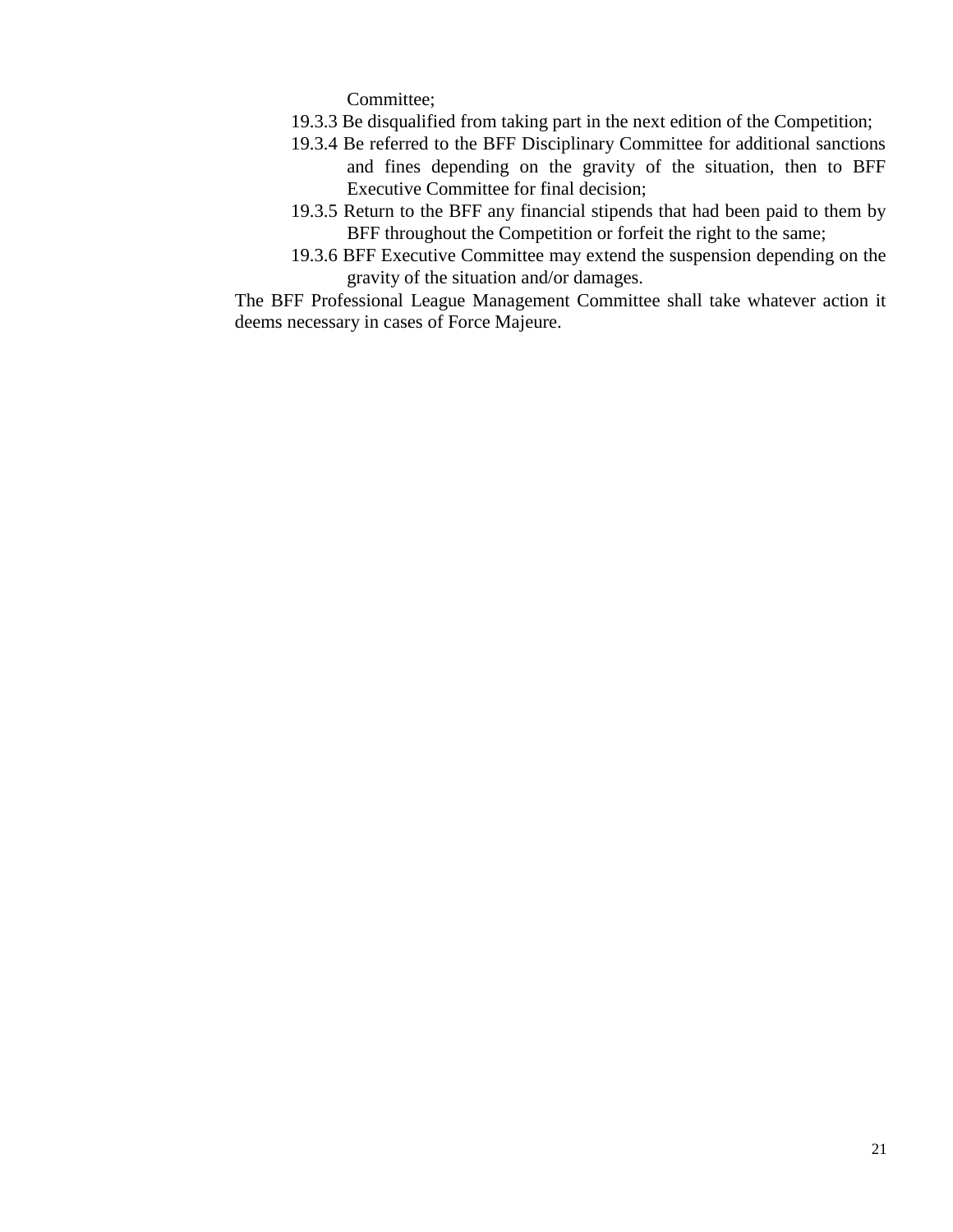## **SECTION 4: TEAM'S OFFICIAL DELEGATION: OFFICIALS & PLAYERS**

#### **20. Size of Delegation Attending Matches**

Each Participating club is entitled to an Official Delegation of a maximum of 35 (thirty-five) players where club can register a maximum of 4 (four) [among them a maximum of 3 (three) players could be Non-Asian foreigner and at least 1 (one) would be Asian foreigner] foreign players, and 9 (nine) officials who must be registered by the clubs as per **Article 20-24**, from them a maximum of 20 (twenty) players [including a maximum of 4 (four) foreign players] and a maximum of 7 (seven) officials of each team will be receiving full access to the official Competition areas including the field of play and other Controlled Accessed Areas in every match day.

## **21. Eligibility of players**

- 21.1 A player is eligible to play in the Competition provided he fulfills all the following conditions:
	- 21.1.1 He is duly registered with the BFF by the Participating Clubs according to the provisions of these Regulations. Each player"s registration is only valid until the end of the football season, the date of which is defined under the definition of Season. Where a player is contracted by a club for a longer period, the player must be registered at the start of each season.
	- 21.1.2 A Player cannot be registered if his age is less than 16 (sixteen) years during the registration periods declared by BFF.

## 21.2 A player is deemed ineligible if:

- 21.2.1 There is a violation of **Art. 21.1**.1 **and 21.1.2**
- 21.2.2 He is fielded despite being served a suspension;
- 21.2.3 BFF finds that a document(s) submitted during registration is/are false.
- 21.3 In the event there is a dispute pertaining to the status of a player, the case will be referred to BFF Player Status Committee.

## **22. Registration of Players**

- 22.1 Participating Clubs can register no less than 22 (twenty-two) players and no more than 35 (thirty-five) players [including a maximum of 4 (four) foreign players as per Article 20] for the Competition. BFF shall provide a registration card (affixing photograph) for each player eligible to play.
- 22.2 Start List to identify the starting 11 (eleven) and up to 9 (nine) substitute players for each Match during the Competition [inclusive of a maximum of 4 (four) foreign players as per Article 20].
- 22.3 Each club must submit a final player list with the supporting documents in accordance with **Art. 22.4** by the deadline announced by BFF.
- 22.4 Documentations for the registration of players are, but not limited to, the following: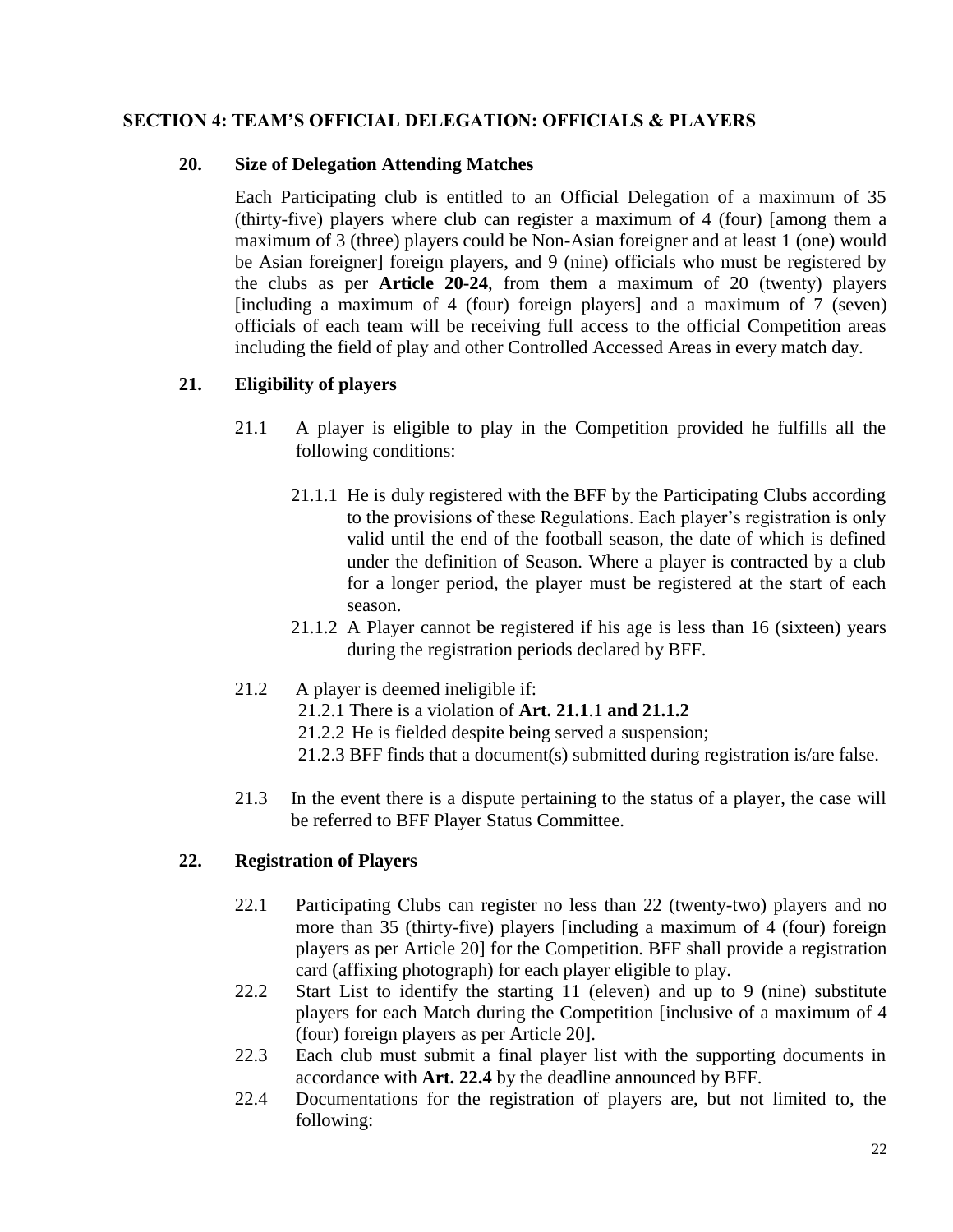- Passport-size colored photo 2 (two) copies [taken within 3 (three) months prior to the submission of the registration];
- List of players in club letter head or as per the prescribed format of BFF.
- 22.5 BFF reserves the right to request for additional documents than those stipulated in **Art 22.4** above.
- 22.6 If a Participating Club fails to register a minimum of 22 (twenty-two) players, the team will be considered to have withdrawn in accordance with **Art. 19**.**3).**
- 22.7 Before the expiry of existing contract with the club, the transfer of a local player"s registration from one club to another must be in writing on the official transfer form (hereinafter known as the 'Local Transfer Certificate' or 'LTC'). This form is attached as **Appendix 8**. In such cases, BFF shall not re-register a player with a new club unless the registration form is accompanied by a valid LTC. The LTC shall be issued by the player's former club. Such transfer of a local player's registration can only occur during any Registration Window specified by BFF**.**
- 22.8 Throughout the every Stage of the competition each player shall wear the same number allocated to him on the BFF Official Registration Form for Players submitted to BFF during the registration window. Jersey number 1 shall be reserved for the Goalkeeper.
- 22.9 Participating Club must register a minimum of 3 (three) goalkeepers in their Registration for the players without any condition.
- 22.10 Each column in the BFF Official Registration Form for the Players must be completed with correct information.
- 22.11 Players with missing documentations will not be eligible for registration. All eligible players will be issued with official eligibility cards (Accreditation Card). Should the card have been misplaced, the teams shall be required to pay BDT 1,000.00 (One thousand taka only) as the production fee for every card lost, to replace it.
- 22.12 In case any Participating Club found guilty of violating **Art. 22.7**, the sanction will be pronounced in accordance with BFF Disciplinary Code.
- 22.13 Should the BFF Secretariat not receive the 'FINAL LIST OF PLAYERS' with all required document by the deadline announced by BFF, the Participating Club shall be automatically disqualified from the Competition and be considered to have withdrawn in accordance with **Art. 19.3**.
- 22.14 Player Registration shall be completed within the Player Registration Window. For 2021-22 season, a club shall submit to BFF the list of a maximum of 4 (four) foreign players (as per Article 20) to be registered with BFF within the deadline determined by the Professional League Management Committee of BFF. The transfer and registration of foreign players shall be governed by electronic International Transfer Certificate (ITC) through the application of web-based FIFA Transfer Matching System (TMS). The registration of players must be on the official registration form attached to these rules.
- 22.15 It is responsibility of the clubs to ensure that all the supporting documents in accordance with **Art. 22** are sent in good time and reach BFF Secretariat in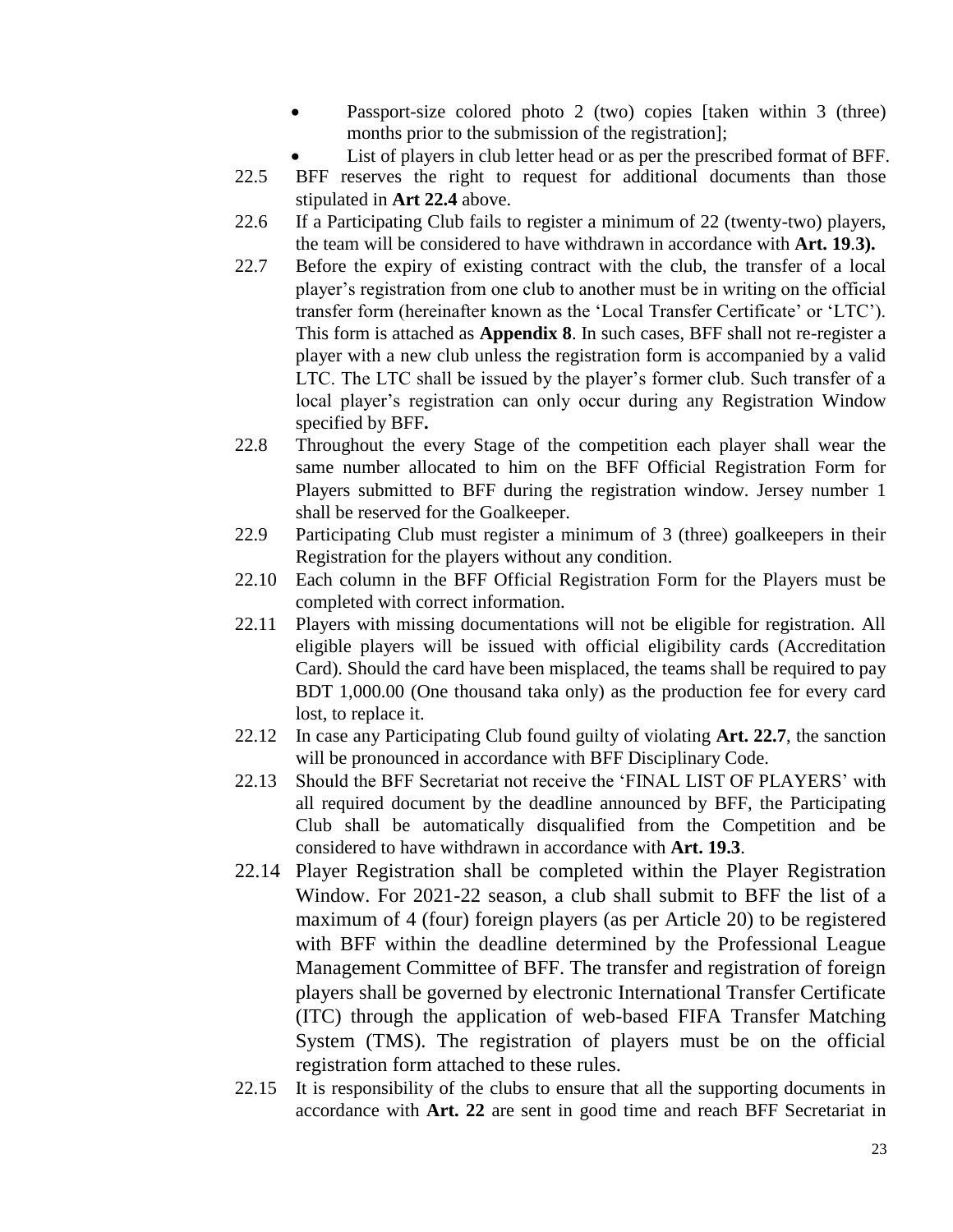Dhaka before the deadline announced by BFF. Proof of submission is not proof of receipt.

## **23. Match Starting List**

- 23.1 Participating Clubs must mark the team captain  $\&$  goalkeepers on the 'Player' Selection List'. On match days, each club shall provide a team sheet, consisting of "Officials on the Bench" list with the names of 7 (seven) officials (including team boy or masseur) who shall be entitled to sit on the bench and "Player Selection List' with the names of 11 (eleven) players who will start the Match and other 9 (nine) players who are designated as substitutes [inclusive of a maximum of 4 (four) foreign players], to the BFF Match Commissioner at least 90 (ninety) minutes before the kick-off of the Match. The official Federation Cup team sheet must be used for this purpose.
- 23.2 After the "Match Starting List" has been completed and signed by both teams and returned to the BFF Match Commissioner, and if the Match has not yet kicked-off, the following instructions apply:
	- 23.2.1 If any of the 11 (eleven) players listed on the Match Starting List selected to start the Match are not able to start the Match for any reason, they may be replaced by any of the substitutes listed on the Match Starting List. During the Match, 5 (five) players may still be replaced;
	- 23.2.2 The replaced players shall no longer be eligible to participate in the match.

## **24. Registration of Officials**

For the registration of Club Officials for the Competition, club must submit a final list of officials with the supporting documents in accordance with **Art. 24.1** by the deadline announced by BFF.

- 24.1 Documentation for the registration of Officials is, but not limited to, the following:
	- Passport-size colored photo  $2(two)$  Copies (taken within  $3(three)$ ) months prior to the submission of the registration);
	- List of officials in club letter head:
	- Certificate/Qualifications based on his/her function:
		- > Head Coach, Technical Director, Assistant Coach, Goalkeeper Coach and Fitness Coach/ Trainer: Individual"s coaching certificate or coaching license according to BFF Club Licensing Regulations;
		- $\triangleright$  Doctor: Medical Qualification.
		- Physiotherapist: Chartered Physiotherapy Qualification.
- 24.2 BFF has the right to ask further documentations for the clarification of the eligibility of the officials other than documentations listed in the **Art. 24.1**.
- 24.3 The Participating Clubs can nominate a maximum of 9 (nine) officials for the registration from which a maximum of 7 (seven) officials are allowed to sit in the substitute bench.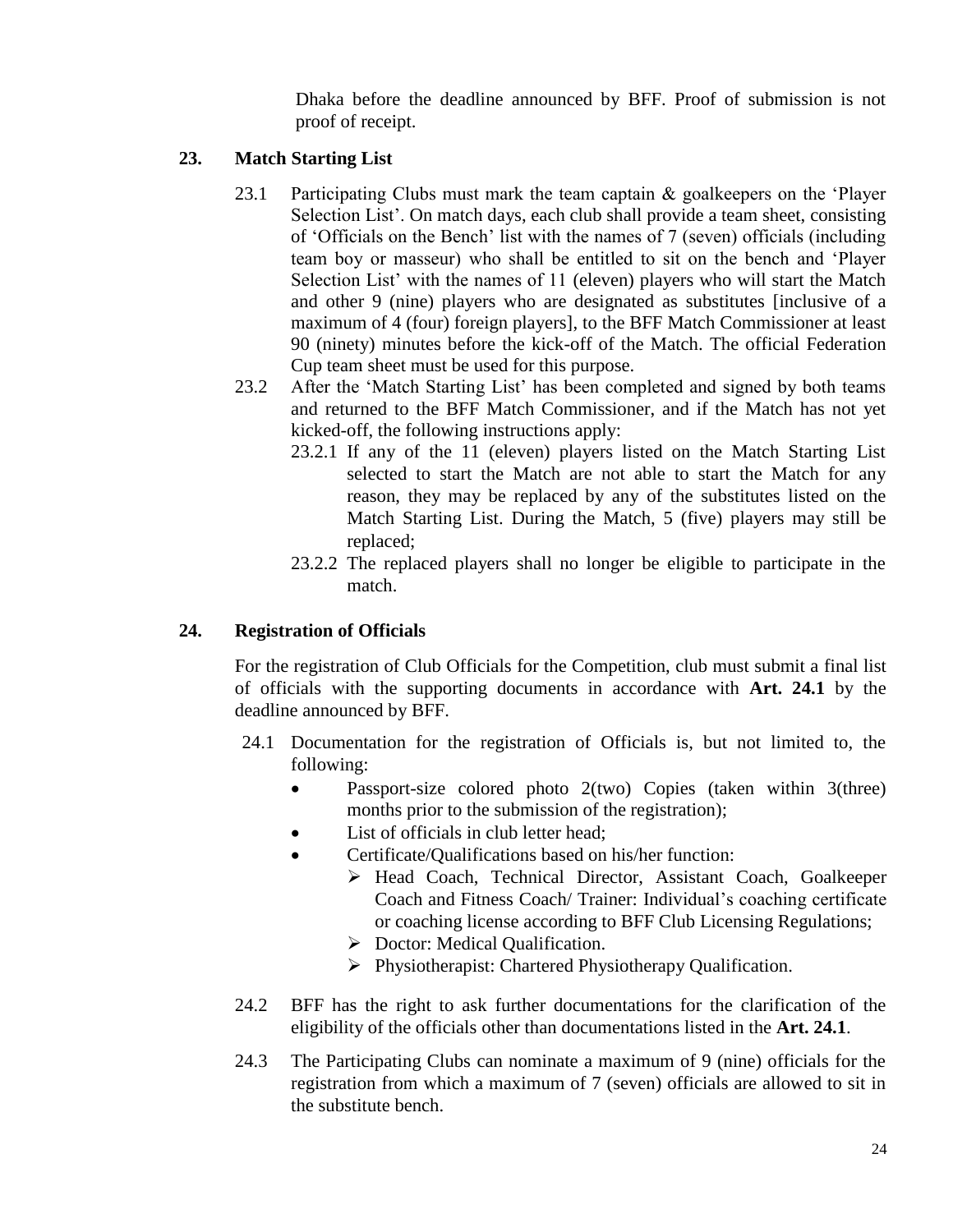- 24.4 Officials with missing documentations will not be eligible for registration. All eligible Officials will be issued with Accreditation card. Should the card have been misplaced, the clubs shall be required to pay BDT 1,000.00 (One thousand taka only) as the production fee for every card lost, to replace it.
- 24.5 It is responsibility of the clubs to ensure that all the supporting documents in accordance with **Art. 24** are sent in good time and reach BFF Secretariat in Dhaka before the deadline announced by BFF. Proof of submission is not proof of receipt.

#### **SECTION 5: MEDIA**

Along with the rules mentioned below for media BFF will follow the "AFC Match Operations Protocol During COVID-19 Pandemic" (see appendix 11) to protect all media or broadcast personnel who work at the stadium(s).

#### **25. General Requirements**

The Participating Clubs are encouraged to link the BFF website [\(www.bff.com.](http://www.bffonline.com/)bd) to its own website respectively upon entry to the Competition.

#### **26. Media**

Where required, the BFF will be responsible for the production of media bibs for photographers, TV and ENG crews under supervision by AFC.

#### **27. Media Access Areas**

- 27.1 No representatives of the written press or radio journalists are allowed on the field of play or the area between the boundaries of the field and the spectators.
- 27.2 Only those photographers who have the approval from BFF Media Wing, TV cameramen of the Host Broadcaster and the main visiting broadcaster and the personnel required to operate the electronic television cameras of the Host Broadcaster are allowed in the area between the boundaries of the field of play and the spectators, where they will carry out their work in the specific locations assigned to them.
- 27.3 The team dressing-rooms are strictly off limits to representatives of the Media before, during and after the Match.
- 27.4 Bangladesh Football Federation shall ensure the Host Broadcaster and all Broadcast Affiliates have free access to the Stadia from 2 (two) days prior to match day until 1 (one) day after the Match, in order to access the technical issues of each and to assemble and construct the relevant infrastructure required for the execution of the Broadcast Rights.
- 27.5 The BFF is responsible for ensuring that Broadcast Rights are protected and that no broadcaster and/or video or ENG camera crews are allowed access to the stadium without the prior written permission of BFF.

#### **28. Training Session**

All Training Sessions must be opened to the Media. Should the Participating Clubs wish to close its Training Session to the Media, it shall open for at least the first 15 (fifteen) minutes of the training.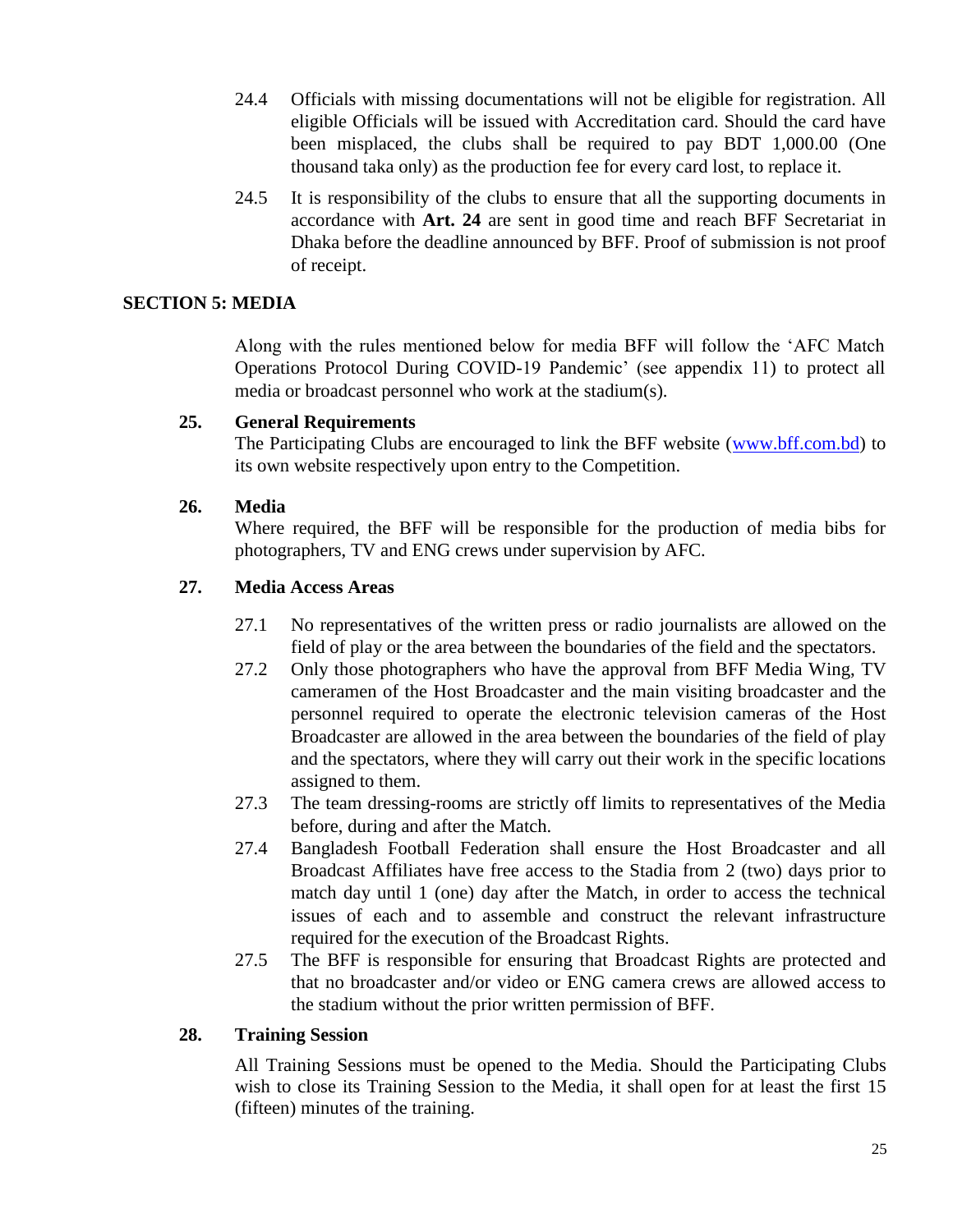## **29. Press Conferences**

- 29.1 The Participating Clubs must attend the pre-match press conference, if any, to be conducted under the supervision of BFF Media Officer.
- 29.2 The Head Coach of each Participating Clubs is obliged to attend and participate in the Pre-Match/Tournament Press Conference to be held at least 1 (one) day before the Match.
- 29.3 Both teams are obliged to ensure attendance of their Head Coach at Post-Match Press Conference after each match. The loosing team will seat for the Post-Match Press Conference first and in case of draw situation the "Team-A" will seat for the press conference first.
- 29.4 Interpretation of the coaches and players" language into Bengali during the interview with media and at the press conferences is the responsibility of each participating team.
- 29.5 Non-compliance with clauses **Art 29.1, 29.2 and 29.3** above will result in disciplinary action which may include a fine of a minimum of BDT 10,000 (Ten thousand taka only) and the Head Coach may be subject to a ban from the dressing room and/or the substitutes' bench.

## **30. Mixed Zone**

Players and Officials of the Participating Clubs shall enter the Mixed Zone on their way from the team dressing room to the team bus after the Match.

## **31. Interviews**

- 31.1 If requested by BFF, the Participating Clubs should have their Head Coach and 1 (one) player available for the day before each Match and/or on the Match day for an interview of up to 10 (ten) minutes, to be recorded by the main TV rights-holding or by BFF"s official website [\(www.bff.com.](http://www.bffonline.com/)bd).
- 31.2 Players and Officials of Participating Clubs are not permitted to give interviews during the Match on the field of play or in its immediate vicinity. However, the BFF Media Officer may designate an area between the substitutes' benches and dressing rooms in which "flash" interviews for the Host Television Broadcaster only can take place at the end of the Match. Players and Officials violating this Article will be subject to disciplinary measures.
- 31.3 If requested by BFF for the "flash" interviews, the Head Coach and at least 1 (one) key player from both Participating Clubs must be available for at least the Host Broadcaster and the TV rights-holding broadcaster.
- 31.4 All interview locations should be assigned by BFF Media Officer.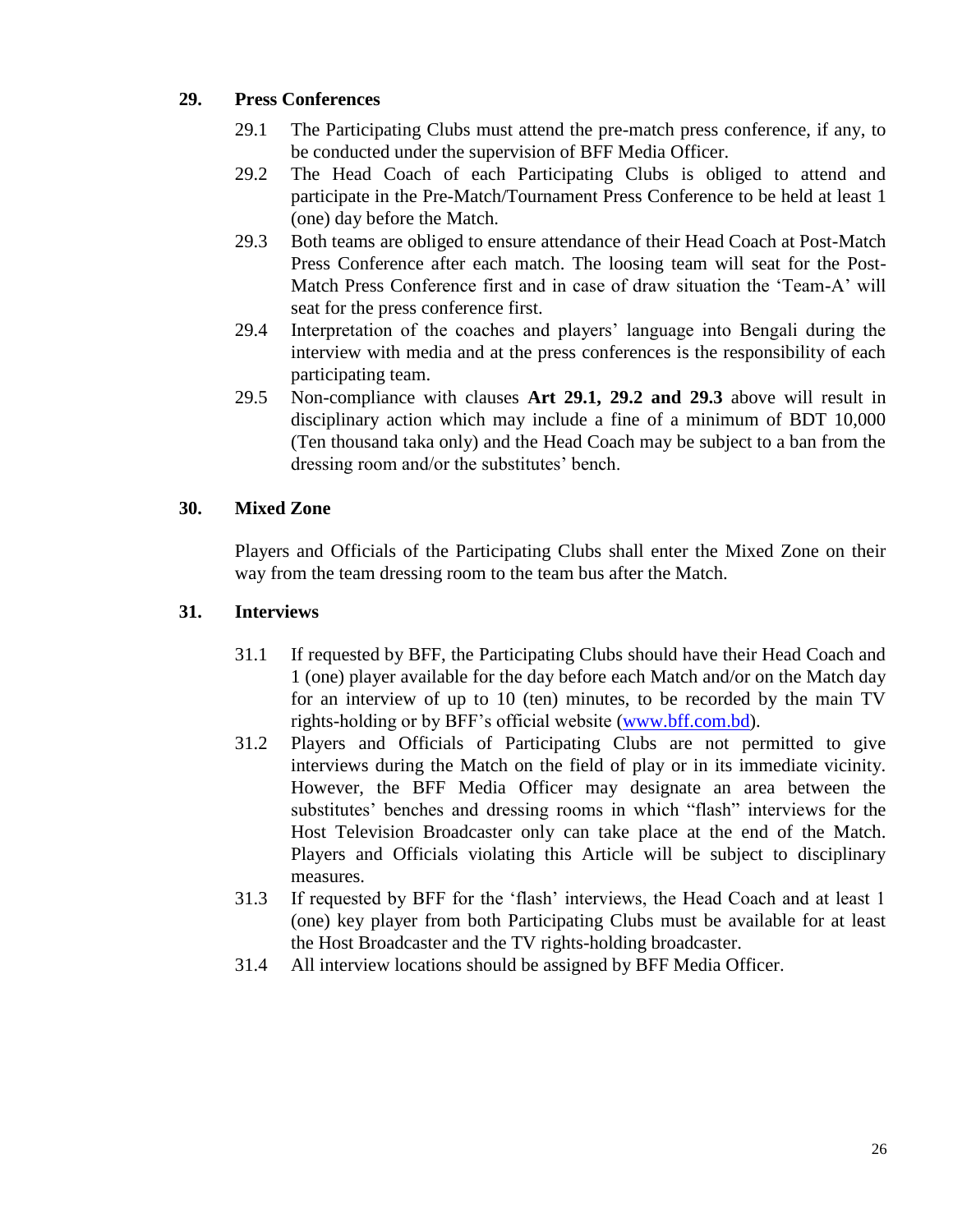#### **SECTION 6: EQUIPMENT/KIT**

#### **32. Equipment Regulations**

Each Participating Club is responsible for compliance with the AFC Equipment Regulations (as in www.the-afc.com) and any further applicable laws, regulations, guidelines and decisions issued by the BFF in relation to any Equipment.

- 32.1 The wearing of any Kit on the Field of Play remains subject foremost to the authority of the referee as defined in the Laws of the Game.
- 32.2 Any Kit that does not comply with these Regulations is strictly prohibited.
- 32.3 Both the Official Kit and Reserve Kit shall be taken to every Match of the relevant Competition.
- 32.4 The colors of the Official Kit must be noticeably different from and contrasting to the colors of the Reserve Kit. Teams may be requested to mix the Official Kit and Reserve Kit for Matches in order to create a visible contrast with the other team and must comply with any such instruction from a Match Official.
- 32.5 The Equipment Regulations are in force from the time the Participating Club"s Official Delegation arrive at a Controlled Access Areas until the time the Team"s Official Delegation depart from such areas.



#### **33 Numbers and Identifications**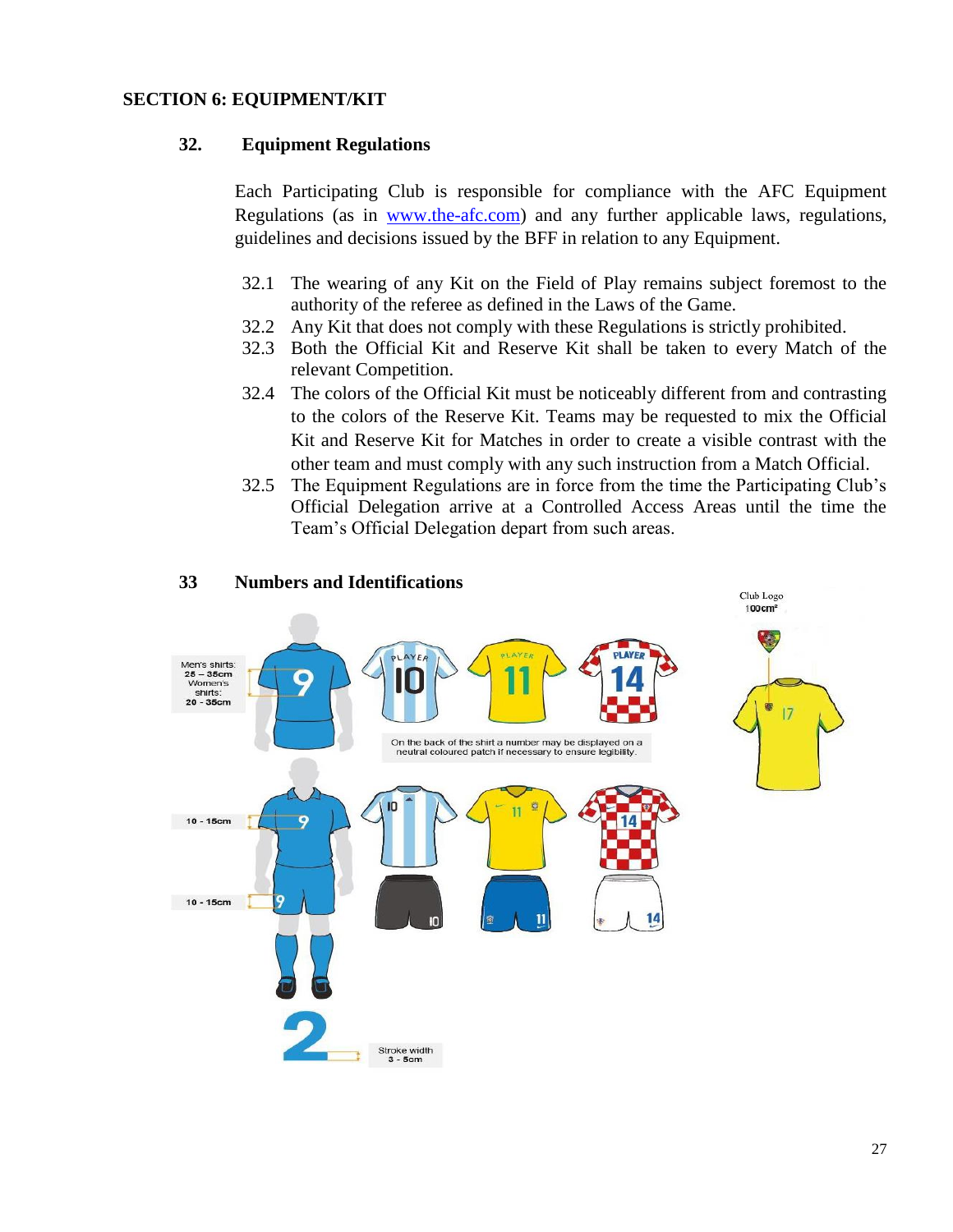- 33.1 A number must appear on the back (centered) of all shirts used as Playing Equipment. The number must be between 25 cm (twenty-five centimeters) and 35 cm (thirty-five centimeters) in height, clearly legible and positioned in the center back of the shirt. The stroke width of the number must be between 3 cm (three centimeters) and 5 cm (five centimeters). The number must be entirely visible when the shirt is tucked into the shorts.
- 33.2 The number must also be displayed on the front of each shirt in any position at chest level. The number must be between 10 cm (ten centimeters) and 15 cm (fifteen centimeters) in height, clearly legible and be the same color as the number on the back of the shirt.
- 33.3 The number must also appear on the front of the shorts positioned on either leg. The number must be between 10 cm (ten centimeters) and 15 cm (fifteen centimeters) in height and clearly legible.
- 33.4 Based on the principle of light and dark contrast of used colors and irrespective of the prevailing conditions, such as weather and light, the color used for any number appearing on Playing Equipment must be clearly legible and distinguishable from a distance for all Participating Players, Match Officials, spectators and media from the colors used for the Playing Equipment. This distinction may be achieved by displaying the numbers on a single colored patch. The number may be surrounded by a border or shadow outline. A 'number zone' must be created on the back of the shirt unless, at the discretion of the BFF, it is decided that the number appearing is clearly legible and distinguishable from a distance by all Participating Players, the Match Officials, spectators and media, from the colors used for the Equipment. A 'number zone' may be created on the front of the shirt.
- 33.5 The numbers may be sewn on or affixed to the kit item by heat transfer. The numbers may not be attached with Velcro or other temporary means.
- 33.6 All types of identification may be printed, embroidered or sewn on as a badge and shall be attached permanently to the Playing Equipment. No types of identification may be attached with Velcro or other temporary means.
- 33.7 All types of identification must not interfere with other elements of the Playing Equipment identifying the Participating Player and must not obstruct the clear distinction of the Participating Players and the opposing team.

## **34. Player Names**

- 34.1 Participating Players must be identified by their surname or popular name on the back of the shirt.
- 34.2 Participating Player names may appear on the back of a shirt used as Playing Equipment for all Matches in the Competitions organized by BFF.
- 34.3 In the event that a Participating Player name appears on the back of a shirt:
	- 34.3.1 the name must be positioned above the number on the back of the shirt;
	- 34.3.2 the letters shall be between 5cm (five centimeters) and 7.5cm (seven and a half centimeters) in height and must be separated from the number by at least 4 cm (four centimeters). They may be in upper and/or lower case. For better legibility, they may be surrounded by a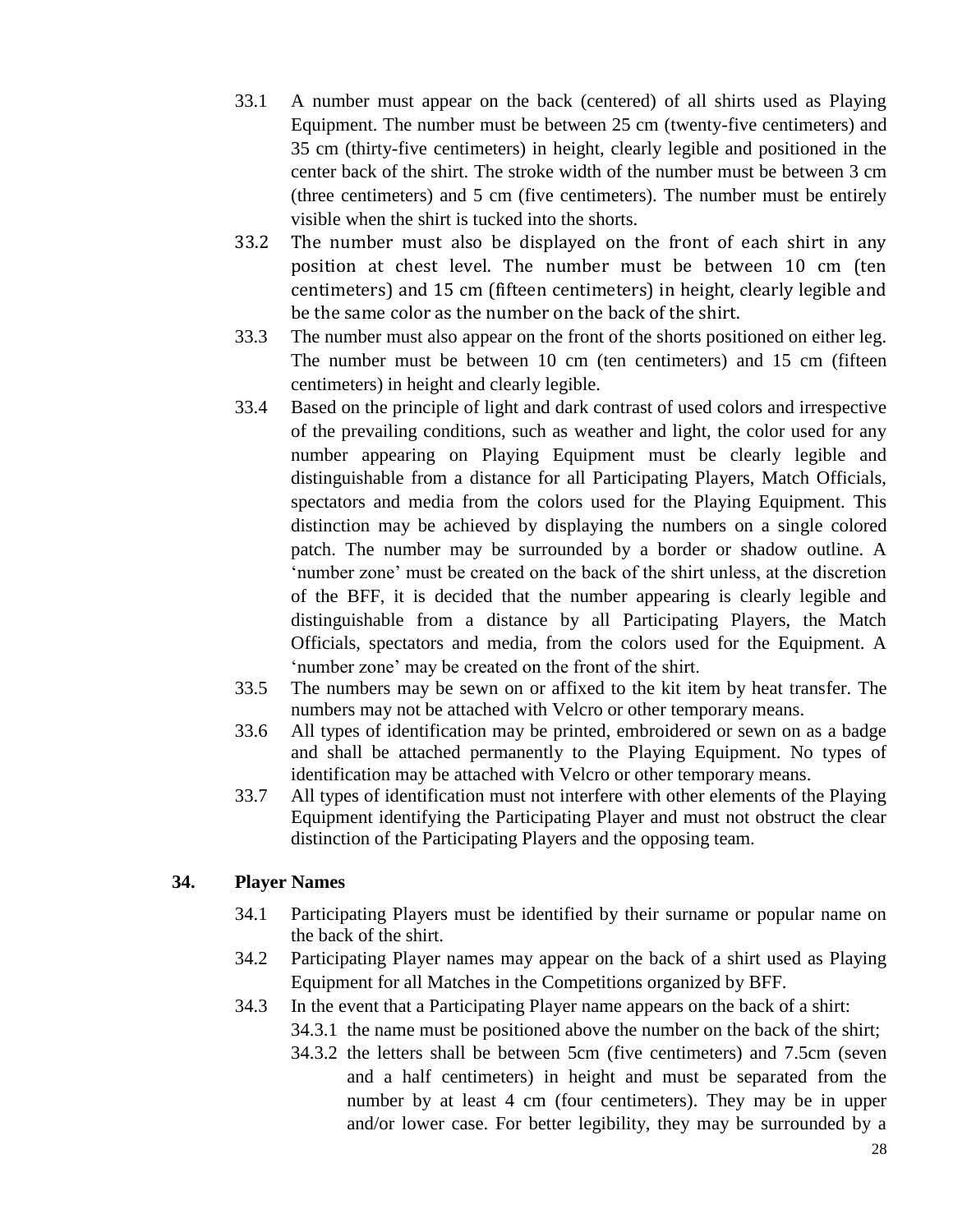border or shadow outline. In the case of striped shirts, the name must be either affixed to a neutral colored patch or surrounded by a border or shadow outline;



- 34.3.3 the letters must be the same color as that of the number on the back of the shirt. They may not contain any Manufacturer Identification, advertising, design features or other elements.
- 34.3.4 the name must be clearly distinguishable from the color of the shirt. It must contrast (light on dark or vice versa) with the color of the shirt.

## **35. Sleeve Patches**

Each Participating Club shall allow space on the sleeves of the player"s uniform available (or such other part of the player uniform as BFF may determine) to affix to the relevant Match identifier in a form, manner and position to be determined by BFF as below:

- $\triangleright$  Federation Cup sleeve patch on the right;
- $\triangleright$  BFF Logo sleeve patch on the left.

## **36. Sponsor Advertising**

- 36.1 In the competition organized by BFF the Participating Clubs may engage in Sponsor Advertising only on the front of the shirt forming part of its Playing Equipment.
	- 35.1.1 This Sponsor Advertising may be displayed no more than once.
	- 35.1.2 No sponsor advertising is allowed on shorts and/or socks.
- 36.2 The total area used must not exceed 200 cm² (two hundred square centimeters).
- 36.3 The advertising surface may be placed on the front of the shirt either:
	- 35.3.1 Horizontally, across the chest; or
	- 35.3.2 Vertically, on the Right or Left, or in the center of the torso.
- 36.4 The height of the letters must not exceed 10 cm (ten centimeters). Participating Clubs may choose, at their own discretion, the script and color of then lettering. No Manufacturer Identification, Decorative Element, or other elements may be incorporated.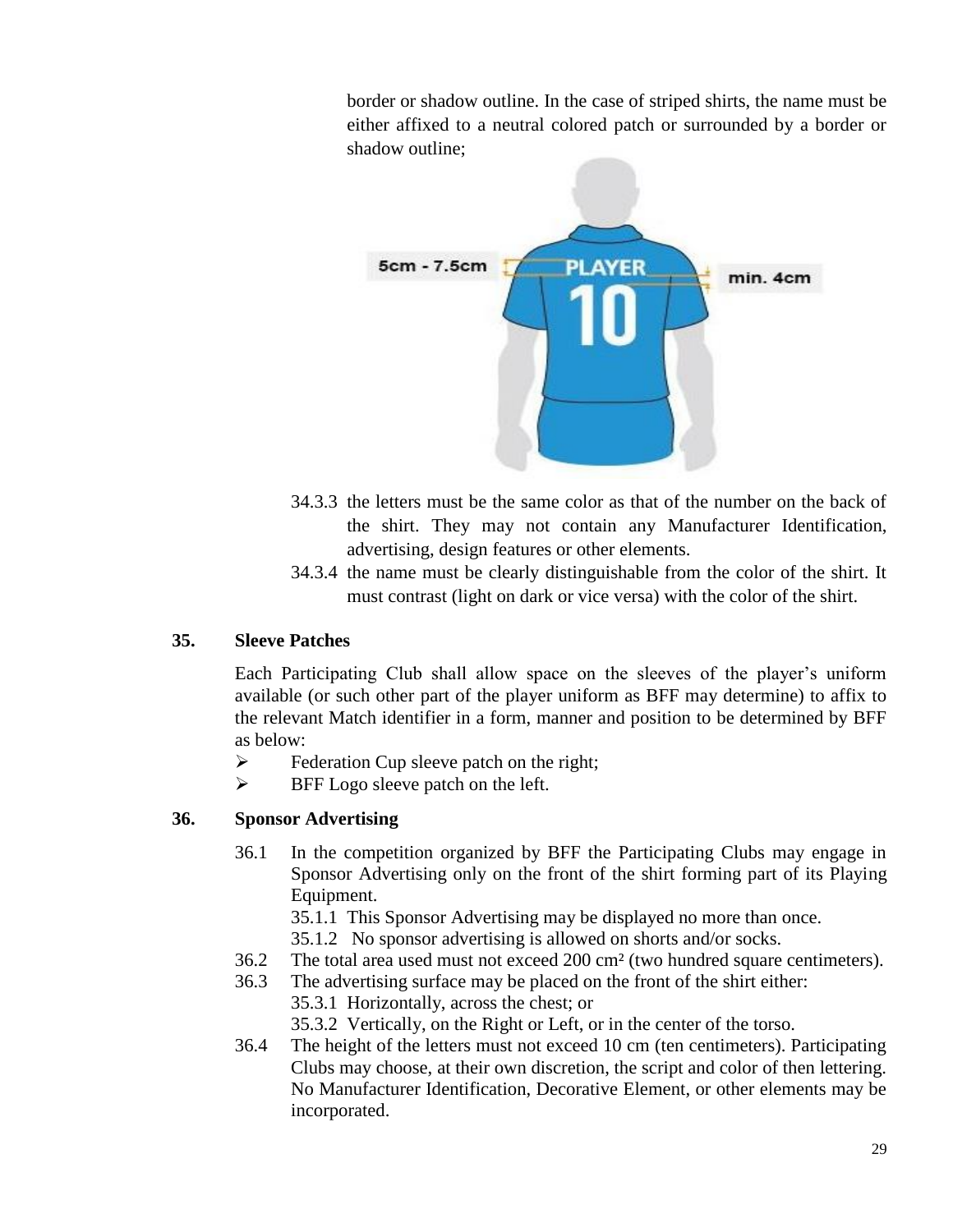- 36.5 The following categories of Sponsor Advertising are prohibited in all Competitions organized by BFF:
	- 36.5.1 Tobacco;
	- 36.5.2 Gambling;
	- 36.5.3 Sponsor Advertising containing slogans of a political, religious or racial nature; or
	- 36.5.4 Sponsor advertising for causes that offend common decency.
- 36.6 Any bans or restrictions deriving from the legislation of Bangladesh or territory in which any Match is taking place shall also apply.

#### **37. Electronic performance and tracking systems (EPTS)**

Where wearable technology (WT) as part of electronic performance and tracking systems (EPTS) is used in match/es in a competition organized by BFF, concerned Club/Team must ensure that the technology attached to the players" equipment is not dangerous. BFF would like to emphasize that any device worn is at the risk and responsibility of the Participating Player and/or Participating Club/Team concerned. BFF recommends to using Electronic Performance and Tracking Systems (EPTS) those meets the requirements for wearable EPTS under the FIFA Quality Program for EPTS.

#### **38. Responsibility**

- 38.1 Bangladesh Football Federation makes all final decisions regarding the approval of all Equipment.
- 38.2 BFF declines all responsibility and authority in the event of conflicts arising from contracts between a Member Association or Participating Club and their sponsor(s) on account of these Regulations. BFF shall not be liable for any losses, fees, damages, or any costs whatsoever which may arise as a result of, or in connection with, the requirements contained in these Regulations. Member Associations and Participating Clubs agree to indemnify the BFF from any and all damages which may arise from decisions regarding Equipment.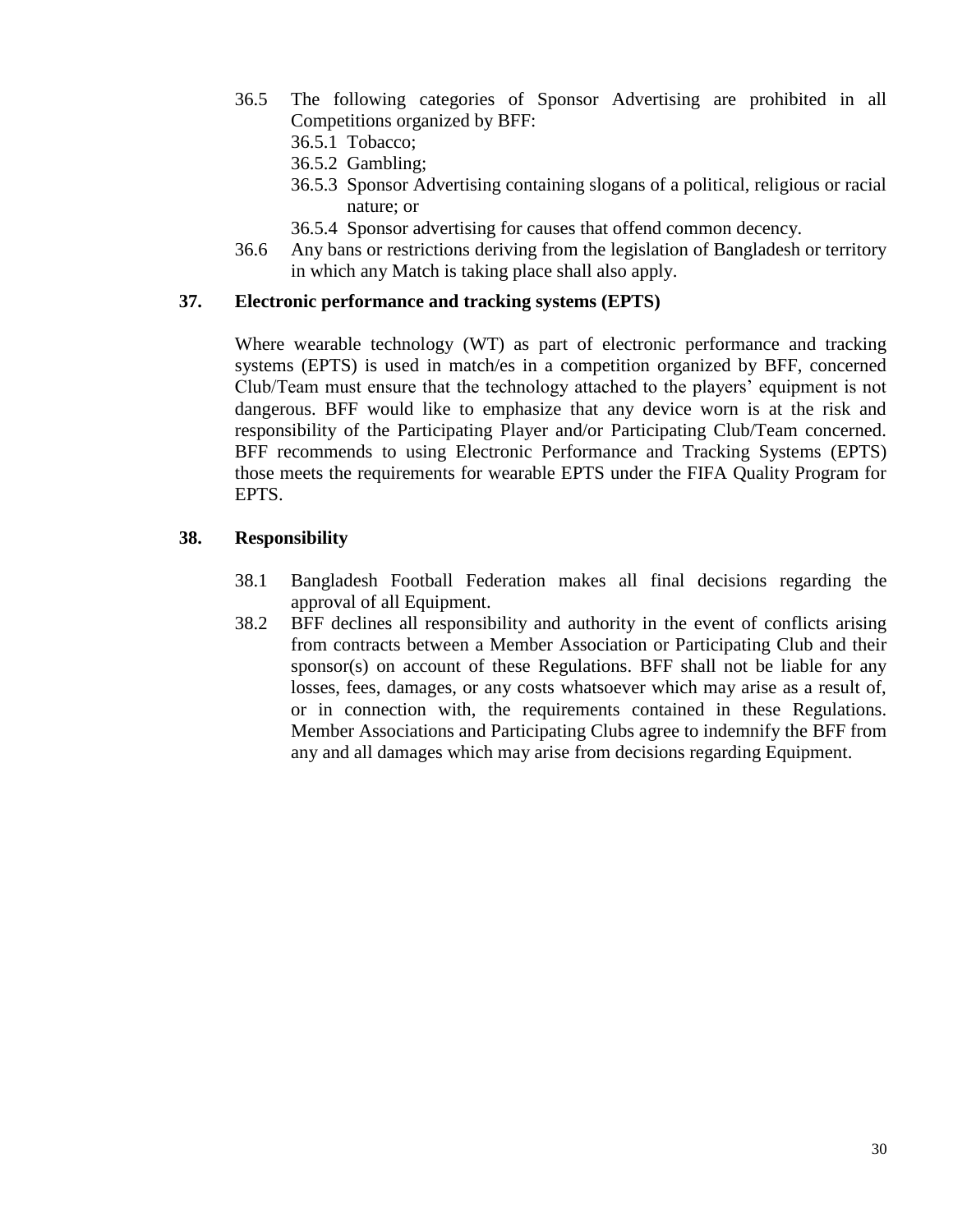#### **SECTION 7: TICKETING**

 Bangladesh Football Federation will decide whether the match will be held without spectator attendance (closed match) or with limited spectator attendance (restricted match) or with full spectator attendance (normal match). Decision will be taken depending on the COVID-19 situation which will be immediately communicated with all concerned in due time. The ticketing policy may change depending on the decision taken by BFF.

#### **39. Policy**

- 39.1 The entire ticketing system regulating ticket design, pricing policy, procedures and implementation shall be approved by BFF.
- 39.2 All tickets shall incorporate only those Logos and Marks of the Competition and the official Commercial Affiliates and Broadcast Affiliates as requested and/or agreed by BFF as parts of the ticket design.

#### **40. Complimentary Tickets**

BFF shall make available 50 (fifty) complementary tickets in the gallery areas for each participating clubs of the particular match. BFF is entitled to include the provision of complementary tickets in sponsorship and commercial contracts made on behalf of the Federation Cup.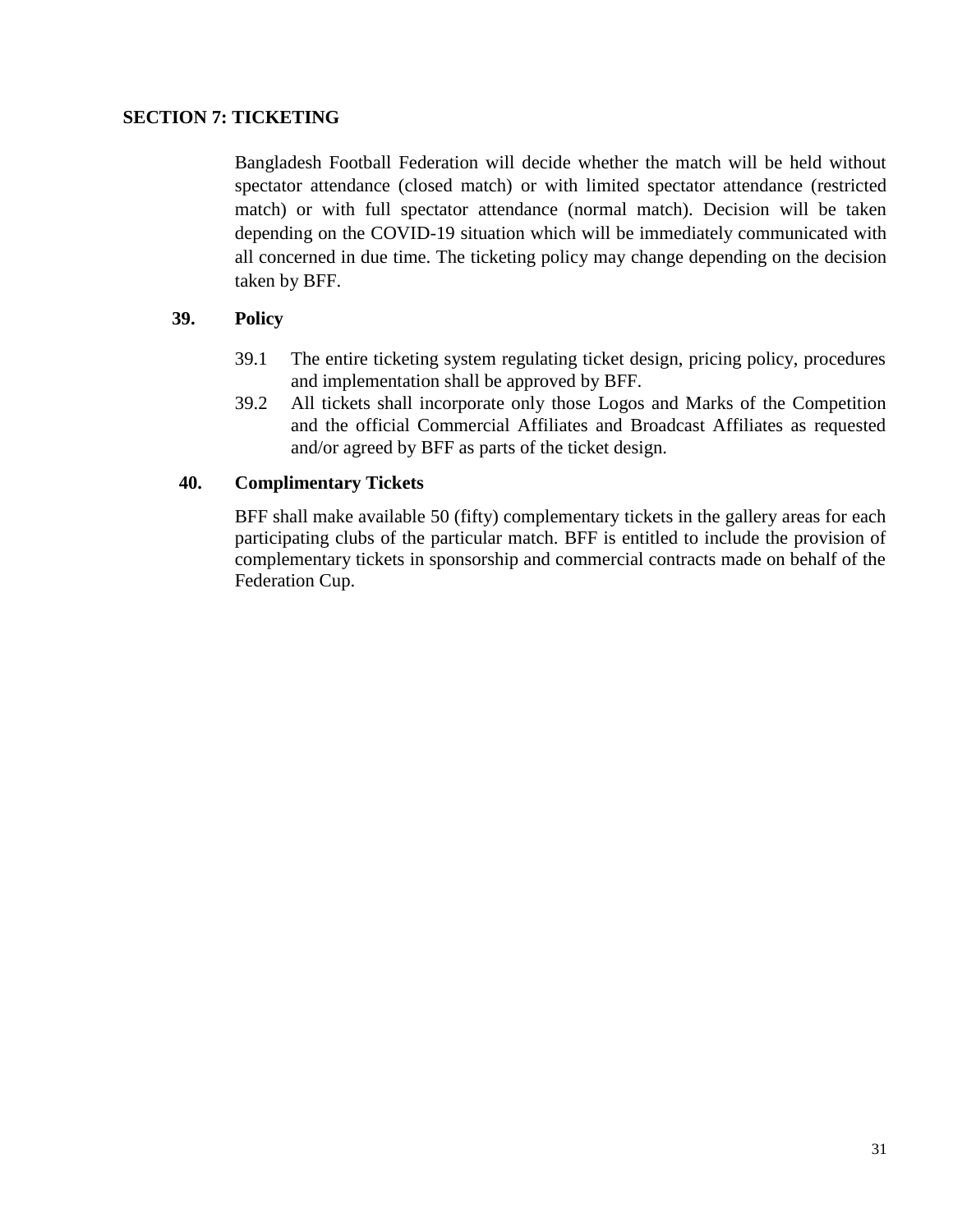## **SECTION 8: MEDICAL AND DOPING CONTROL**

Bangladesh Football Federation will follow the regulations of local governments and recommendations / guidelines by FIFA, AFC and WHO as health is of prime importance.

The "AFC Match Operations Protocol During COVID-19 Pandemic (Appendix 10: COVID-19)" (see appendix 11) is recommended by BFF to minimize the risk of COVID-19 transmission.

## **41. Medical Personnel**

BFF shall provide, at its own cost, the following medical personnel on match day at the Stadium where the match is organized:

On-Pitch Medical Services:

- $\triangleright$  1 (one) on pitch Medical Officer trained in Emergency Medicine.
- $\triangleright$  8(eight) trained stricture bearers in good physical condition.

## **42. Anti-Doping**

- 42.1 Doping is prohibited. BFF shall inform the Participating Club by means of a circular of the doping control procedure. List of prohibited substances/ meth odds can be downloaded from the AFC or WADA website [\(www.wada-ama.org\).](http://www.wada-ama.org/)
- 42.2 BFF will carry out the analysis of samples tothe World Anti-Doping Agency (WADA) accredited laboratory, if necessary.
- 42.3 In doping-related matters, the FIFA Anti-Doping Regulations apply in full. In the event of any discrepancy between the national regulations and the FIFA Anti-Doping Regulations, the provisions set out in the FIFA Anti-Doping Regulations shall prevail. The BFF Disciplinary Code and all relevant FIFA and AFC directives will as well apply to this Competition. The FIFA Anti-Doping Regulations can be downloaded from the following link: [https://resources.fifa.com/image/upload/1724-revision-of-the-fifa-anti-doping](https://resources.fifa.com/image/upload/1724-revision-of-the-fifa-anti-doping-regulations.pdf?cloudid=fiurwplbdov861cgsbdi)[regulations.pdf?cloudid=fiurwplbdov861cgsbdi.](https://resources.fifa.com/image/upload/1724-revision-of-the-fifa-anti-doping-regulations.pdf?cloudid=fiurwplbdov861cgsbdi)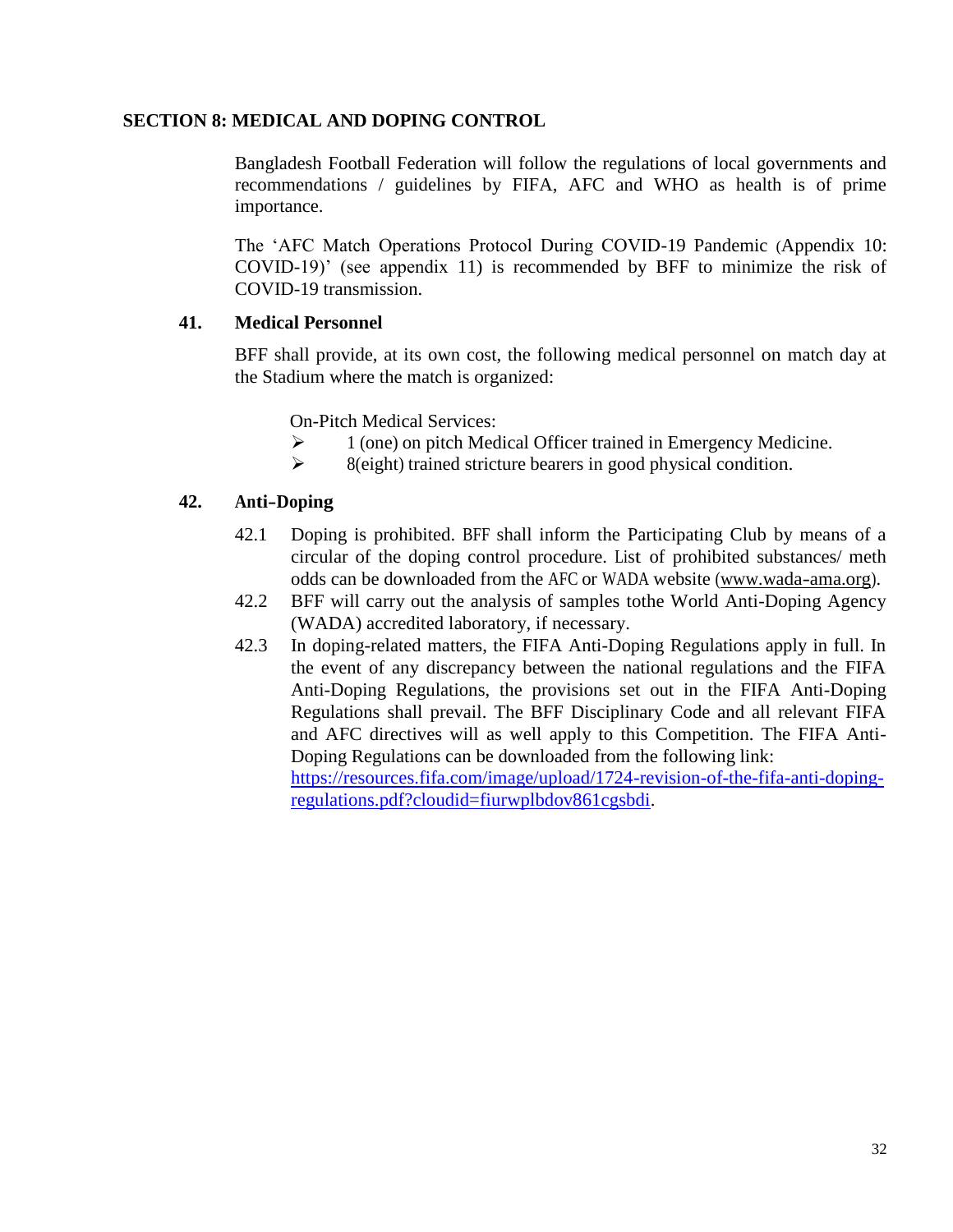#### **SECTION 9: DISCIPLINARY LAWS AND PROCEDURES**

#### **43. Disciplinary Measures and Appeals**

- 43.1 Disciplinary measures and appeals are dealt with in compliance with the current BFF Statutes, BFF Disciplinary Code and the relevant BFF circular(s).
- 43.2 BFF may initiate investigations should it suspect and/or is aware of any violations of the Laws of the Game and contravention of its Statutes, Rules, Regulations, Instructions and decisions by the Clubs, Officials and Players.
- 43.3 BFF may impose the disciplinary measures for any violations of the Laws of the Game and contravention of its Statutes, Rules, Regulations, Instructions and decisions by the Clubs, Officials and Players.
- 43.4 A club must not pay or offer any fee or remuneration to a referee or assistant referee nor shall it provide him with any gifts or incentives. Breach of this rule shall result in the offending club's expulsion from the 'Federation Cup 2021' and it and its officials, coaches and players shall be liable to further sanctions to be determined by the Professional League Management Committee of BFF. Referees are obliged to bring any such approach to the immediate attention of BFF. Failure of a referee to report any such approach shall lead to his omission from the "Federation Cup 2021" panel of referees and to other disciplinary sanctions as appropriate.
- 43.5 Any referee who accepts any payment, inducement or gift from any Club at any time shall be expelled from the "Federation Cup 2021" panel of referees and be liable to further sanctions to be determined by BFF or BFF Professional League Management Committee.
- 43.6 Any club which plays an unregistered (or ineligible) player or players in a match shall be deduced 3 (three) points from its point table for each match in which this occurs and shall be deemed to have forfeited the league fixture by the score line of 3 (three) goals to 0 (zero). However, result will stand for the winning team if the match score is more than 3 (three) goals.
- 43.7 No club, its officials, coaches, players or supporters may approach a referee and attempt to influence him in refereeing a match. If any club, its officials, coaches, players or supporters are guilty of making such an approach, the club shall be punished and it and its officials, coaches, players or supporters shall be liable to further sanctions to be determined by BFF or BFF Professional League Management Committee.

## **44. Players and Officials Cautioned or Dismissed from the field of play**

- 44.1 All clubs selected to participate in the "Federation Cup 2021" shall honor the ethos of football and be committed to participate in the spirit of fair play.
- 44.2 BFF"s appointed Match Commissioner shall oversee the spirit of fair play at each "Federation Cup 2021" match. The Match Commissioner shall make a report to BFF **(See Appendix 7)**.
- 44.3 Any matters brought to the attention of the Disciplinary Committee of BFF by referees, match commissioners, referee assessors or BFF Professional League Management Committee, the Disciplinary Committee shall have the authority to impose the sanctions or take other actions its deems appropriate as per the BFF Disciplinary Code.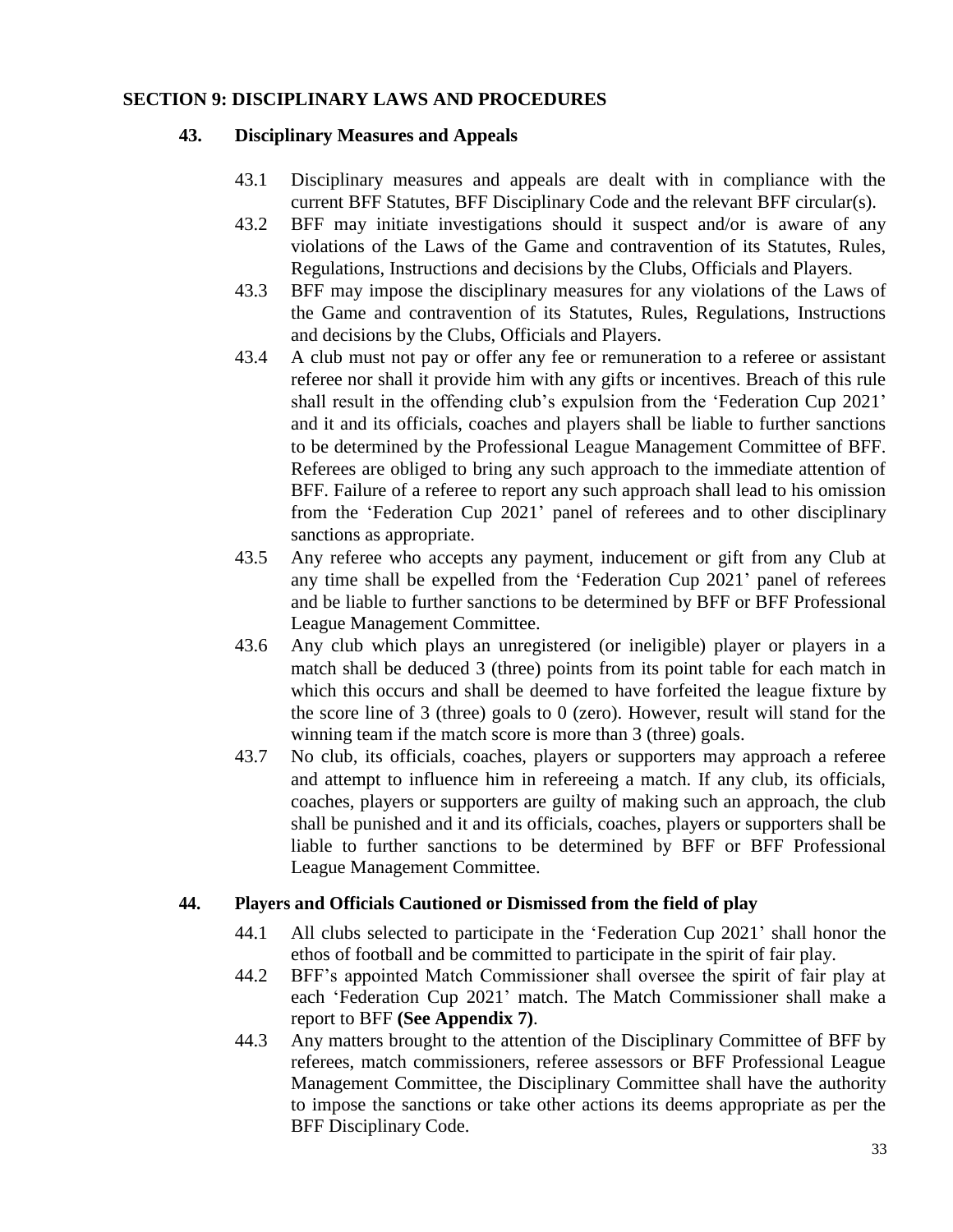44.4 Any player, club, official or referee or any concerned who is affected by a decision passed by the Disciplinary Committee and has an interest justifying amendment or cancellation of such decision may submit an appeal to the Appeal Committee of BFF enclosing all supporting documents within 7 (seven) days of the date of imposition of the original sanction.

- Anyone wishing to lodge an appeal shall transfer an appeal fee of BDT 25,000 (twenty-five thousand taka only) to BFF"s bank account before expiry of the time limit for submitting the reasons for appeal.
- If this requirement has not been complied with, the appeal is not admissible.
- This amount will be reimbursed to the appellant if he wins the case. Costs and expenses are payable by the party who loses the case.
- If the appeal is considered to be improper, costs and expenses shall be paid in addition to the deposit.
- 44.5 An appeal may be lodged to the Appeal Committee of BFF against any decision passed by the Disciplinary Committee of BFF, unless the sanction pronounced is:
	- a warning;
	- a reprimand;
	- a suspension for less than 3 (three) matches or of up to 2 (two) months;
	- a fine of less than BDT 100,000 (One lac taka only) imposed on a club or of less than BDT 50,000 (Fifty thousand taka only) in other cases.
	- decisions passed in compliance with **Article 64** of BFF Disciplinary code.

BFF Appeal Committee shall take further decesion as per the BFF Disciplinary Code.

- 44.6 BFF shall maintain a record of yellow and red cards awarded against each player and official.
	- 44.6.1 A player who is sent-off (receiver a red card) during a match (either a straight red card or two yellow cards) shall automatically be suspended for the next match. If the offence for which the red card is issued is of a serious nature, the BFF Disciplinary Committee can increase the period of suspension.
	- 44.6.2 A player who receives 2 (two) cautions (yellow cards) during the Group Stage or Knock-out Stage shall automatically be suspended from the next match.
	- 44.6.3 Single yellow card received in the Group Stage will not be carried forward to the Knock-out Stage.
	- 44.6.4 If the player receivesa second caution during the Team"s last match in the Group Stage, the suspension will be carried forward to the Knockout Stage if qualification has been obtained.
	- 44.6.5 Any player and/or official who receives a red card or sent-off during the Competition shall remain suspended from further play until his/her case has been decided by the BFF Disciplinary Committee.
	- 44.6.6 If any club coach, player, or official is indulged in criticizing the BFF official, BFF, BFF Professional League Management Committee, Bangladesh Premier League, a match commissioner, referee, referee's assistant or a fourth official in public through media will tantamount to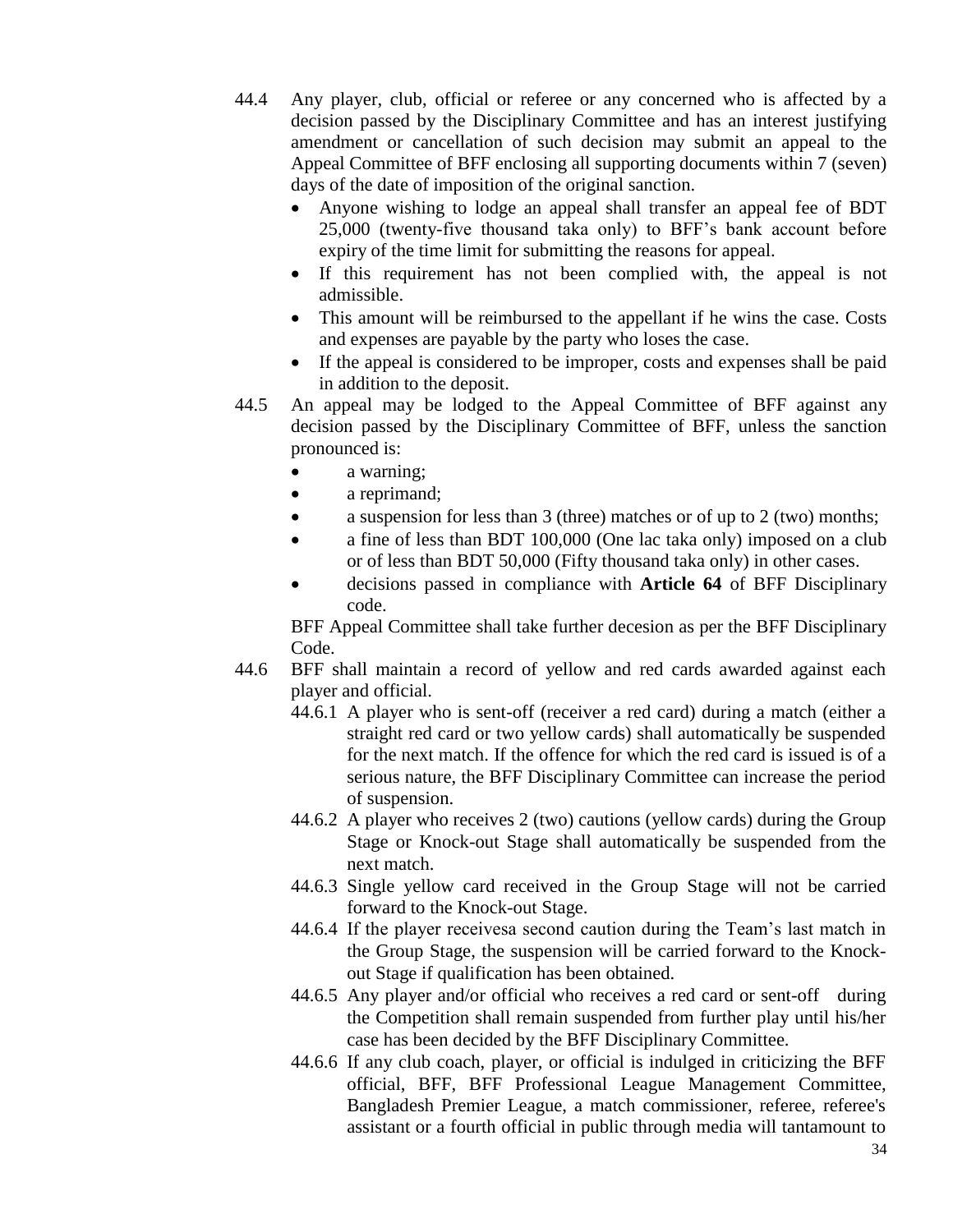an offence followed by a sanction with minimum fine of BDT 50,000 (fifty thousand taka only). Even BFF Disciplinary Committee can take other actions it deems appropriate as per the BFF Disciplinary Code.

- 44.6.7 BFF may impose any sanction it deems appropriate in response to incidents brought to its attention by the Match Commissioner and/or Referee.
- 44.7 Any suspension [sent-off (red card either a straight red card or two yellow cards/ any sanction imposed by BFF or by the relevant committee of BFF] that cannot be served during a competition organized by BFF will be carried over to the representative team"s/ player"s/ official"s next official match (any domestic competition organized by BFF).

#### **45. Indiscipline or Violent Conduct by players and/or officials**

- 45.1 Any player or official reported for indiscipline or violent conduct anywhere in the stadium including but not limited to the field of play, the changing rooms, at the Training Sites and in the hotels shall be dealt with by the relevant BFF Committees in accordance with these Regulations, the BFF Statues and Disciplinary Code.
- 45.2 All players or club officers are completely forbidden to carry mobile phone or any electronic communication device or destructive items during the running of the game.
- 45.3 If the above mentioned **(Art 45.2)** is violated, the concerned club officer and player shall be subject to punishment and expel from the stadium. The breach of this regulation will directly result in Stadium Ban for 3 (three) matches of the official or player concerned. Depending on the gravity of the offence the Professional League Management Committee of BFF shall have the authority to impose any further sanctions or take other actions its deems appropriate.

## **46. Fixed Match**

The following measures and penalty will be followed by the BFF Professional League Management Committee for any fixed or got-up match:

- 46.1 A special high-power committee will be formed to identify the got-up match/matches. This committee can take necessary help from the law enforcement/intelligence agency.
- 46.2 BFF will make, as far as possible, the videography of all the matches.
- 46.3 The result and points of the identified got-up matches will be forfeited/ nullified and all points will be deducted from the already earned points of the teams concerned.
- 46.4 Punishment, monetary and match suspension/stadium ban shall be taken against the club, club official or player who is found to have been liable for any fixed match/matches. In addition, the concerned committee may refer the case to the BFF Disciplinary Committee for other actions it deems appropriate as per the BFF Disciplinary Code.
- 46.5 BFF shall follow the Action Plan of FIFA & AFC to combat Match Manipulation and as well as shall uphold the Recommendations and Regulations of FIFA & AFC concerning Fixed Match.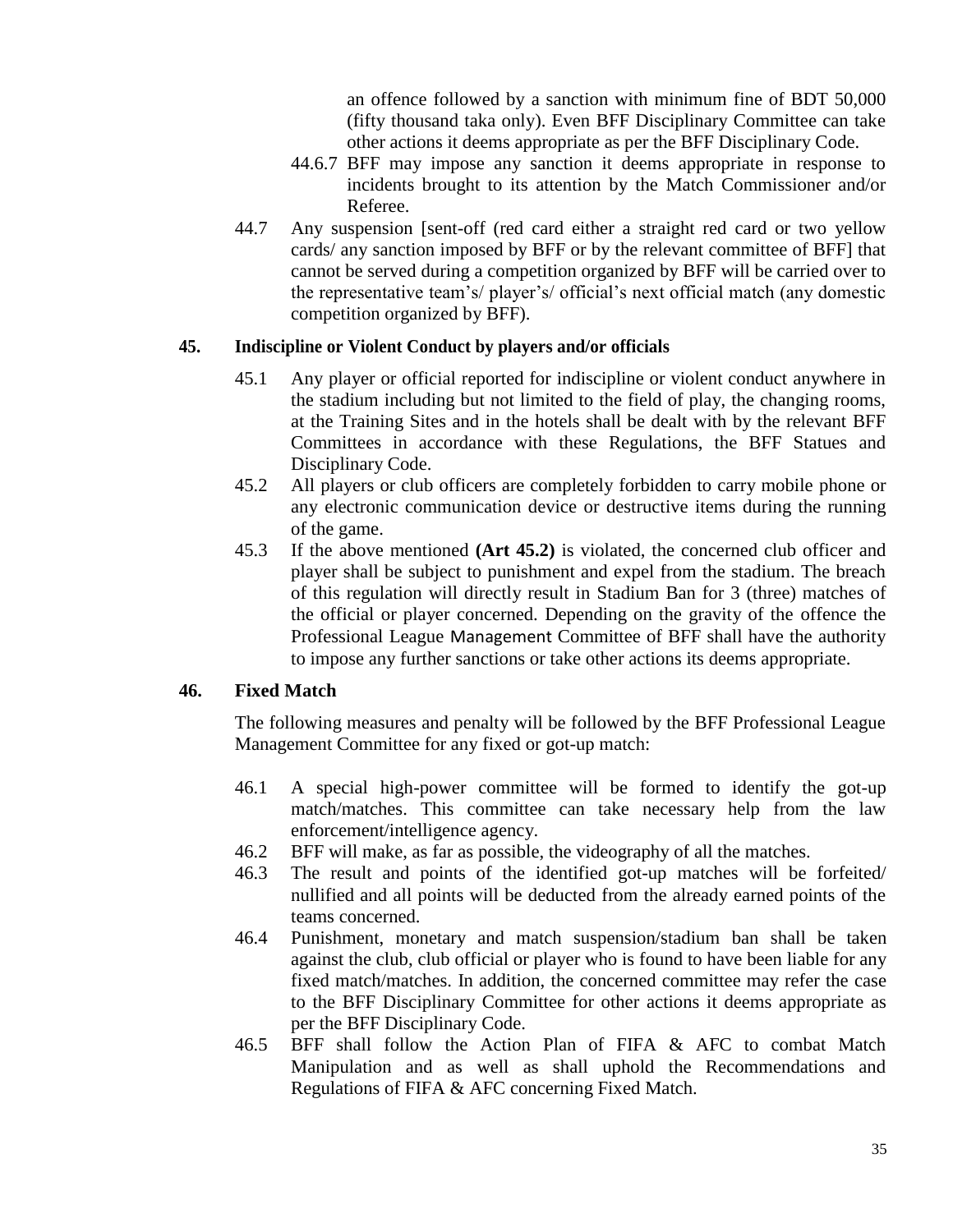46.6 The decision of the BFF Professional League Management Committee concerning got-up match is final and binding.

## **47. Protest**

- 47.1 Subject to the following provisions, protests are objections of any kind to occurrences that have a direct effect on Matches organized in the Competition (state and marking of the pitch, accessory, match equipment, eligibility of players, stadium installations, footballs, etc.) and any matters related to the breach of these Regulations.
- 47.2 Unless otherwise stipulated in this article, protests shall first be submitted in writing to the BFF Match Commissioner within 2 (two) hours of the Match by the team concerned and followed up immediately with a full written report, including a copy of the original protest, to be sent in writing to the BFF Secretariat accompanied by a fee of BDT 20,000 (twenty thousand taka only). The protest shall be addressed to the Chairman of the BFF Professional League Management Committee and the protest be disposed off within 48 (forty-eight) hours. The protest fee shall not be refunded if the protest is rejected. The plaintiff club shall confirm the protest by registered letter, to be sent to the BFF Secretariat no later than 2 (two) days after the Match in question.
- 47.3 Protests against any incidents that occur during the course of a Match shall be made to the referee by the team captain immediately after the disputed incident and before play has been resumed. The protests shall be confirmed in writing to the BFF Match Commissioner by the head of the team delegation no later than 2 (two) hours after the Match.
- 47.4 No protests may be made against the Referee"s decisions regarding facts connected with play, such decisions being final.
- 47.5 If an unfounded or irresponsible protest is lodged, the Disciplinary Committee may impose a fine and the protest fee of BDT 20,000 (twenty thousand taka only) will be forfeited.
- 47.6 Once the Competition has ended, any protests described in this article shall be disregarded.

## **48. Arbitration**

- 48.1 Pursuant to BFF Statutes, clubs are forbidden from taking disputes to a civil court but may only submit them to the appropriate body of BFF in accordance with the applicable procedure.
- 48.2 Furthermore, any disputes involving BFF, Clubs, confederations, leagues, teams, players, officials and licensed agents in connection with the Competition shall be promptly settled by negotiation.
- 48.3 If no solution can be reached, or a formal appeal is envisaged, the issue shall be exclusively resolved under the auspices of the arbitration chamber set forth in the BFF Statutes, namely the Court of Arbitration for Sport (CAS) with headquarters in Lausanne. The Code of Sports-related Arbitration of the CAS and all the relevant CAS Regulations shall apply. The language of arbitration is English.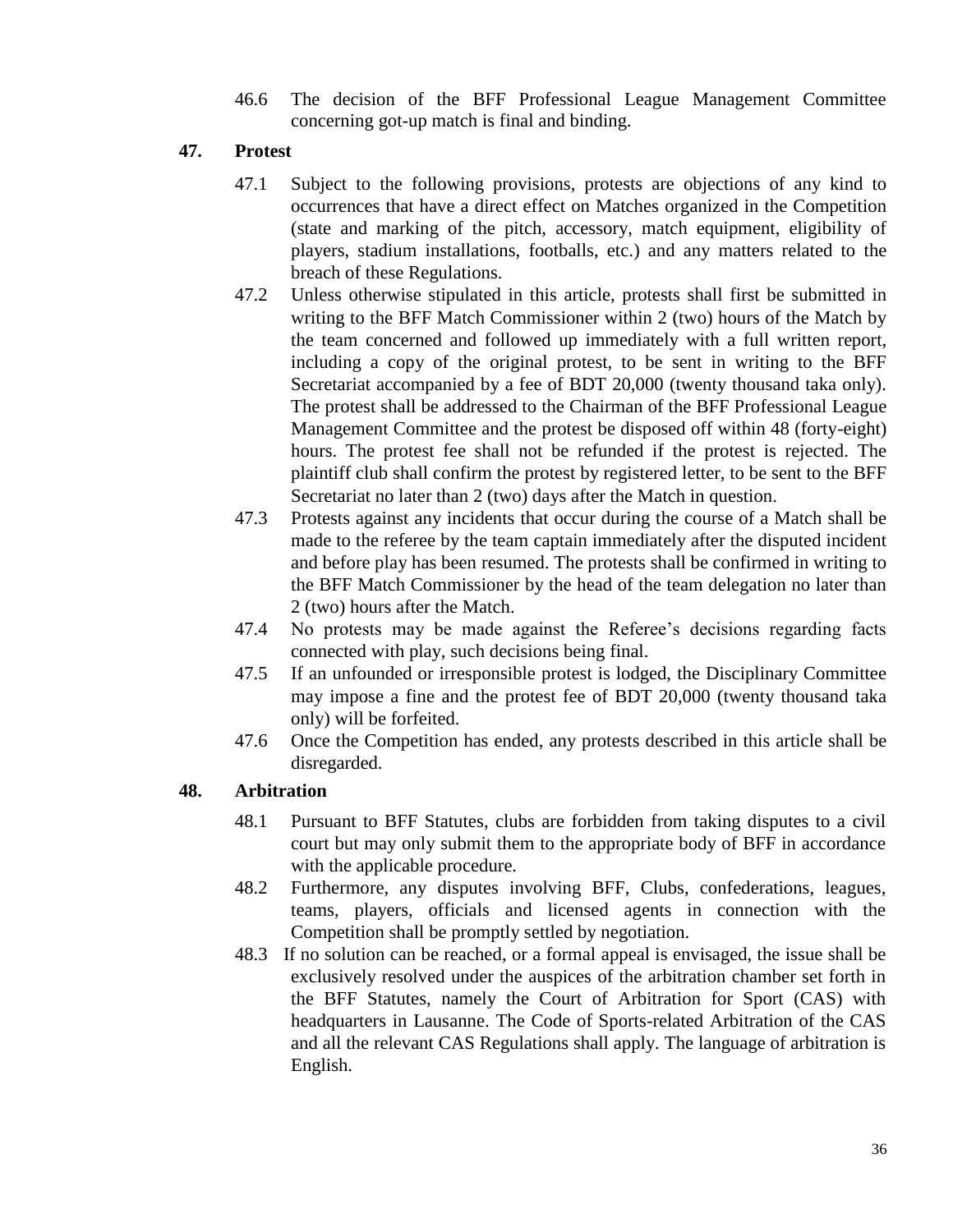#### **SECTION 10: ADMINISTRATION**

#### **49. Awards**

Champion and Runners-Up team shall be awarded the Championship and Runners-Up trophy and medals respectively. Besides this, Fair Play trophy will be awarded to the well-disciplined team of the tournament. In respect of the Fair Play trophy, FIFA / AFC policies shall be followed. Moreover, trophy/crest/gift will be rewarded to the "most valuable player", the 'Highest Goal Scorer' of the competition and 'Man of the Match'in 2 (two) Semi-Finals and the Final Match.

BFF shall provide monetary prizes to the Champion and Runners-Up teams of the "Federation Cup 2021" according to the following schedule:

- Champion money  $5,00,000/$  (Five lacs) taka only
- Runners-Up money  $3,00,000/$  (Three lacs) taka only

#### **50. Prize Presentation Ceremony**

- 50.1 A prize presentation ceremony will be held immediately after the Final match of the Competition.
- 50.2 The teams and individuals that qualify to receive the Awards, Trophy and Medals are required to attend the prize presentation ceremony. Teams may be represented by the Team"s Official Delegation subject to BFF"s prior approval.

#### **51. Special Provisions**

- 51.1 Any disputes arising from the application of these Regulations shall be settled by the jurisdiction of BFF and, if subsequently necessary and BFF"s decision is not final, by the Court of Arbitration for Sport in Lausanne, Switzerland.
- 51.2 The BFF Professional League Management Committee shall issue any instructions necessitated by special circumstances which might arise in the commencement of the Competition. These instructions shall form an integral part of these Regulations.

#### **52. Matters not provided for**

Matters not provided for in these Regulations and cases of Force Majeure shall be decided by the Professional League Management Committee of BFF, whose decisions are final.

**Abdus Salam Murshedy**, MP Senior Vice-President & Chairman Professional League Management Committee Bangladesh Football Federation

orden de

**Md. Abu Nayeem Shohag** General Secretary Bangladesh Football Federation